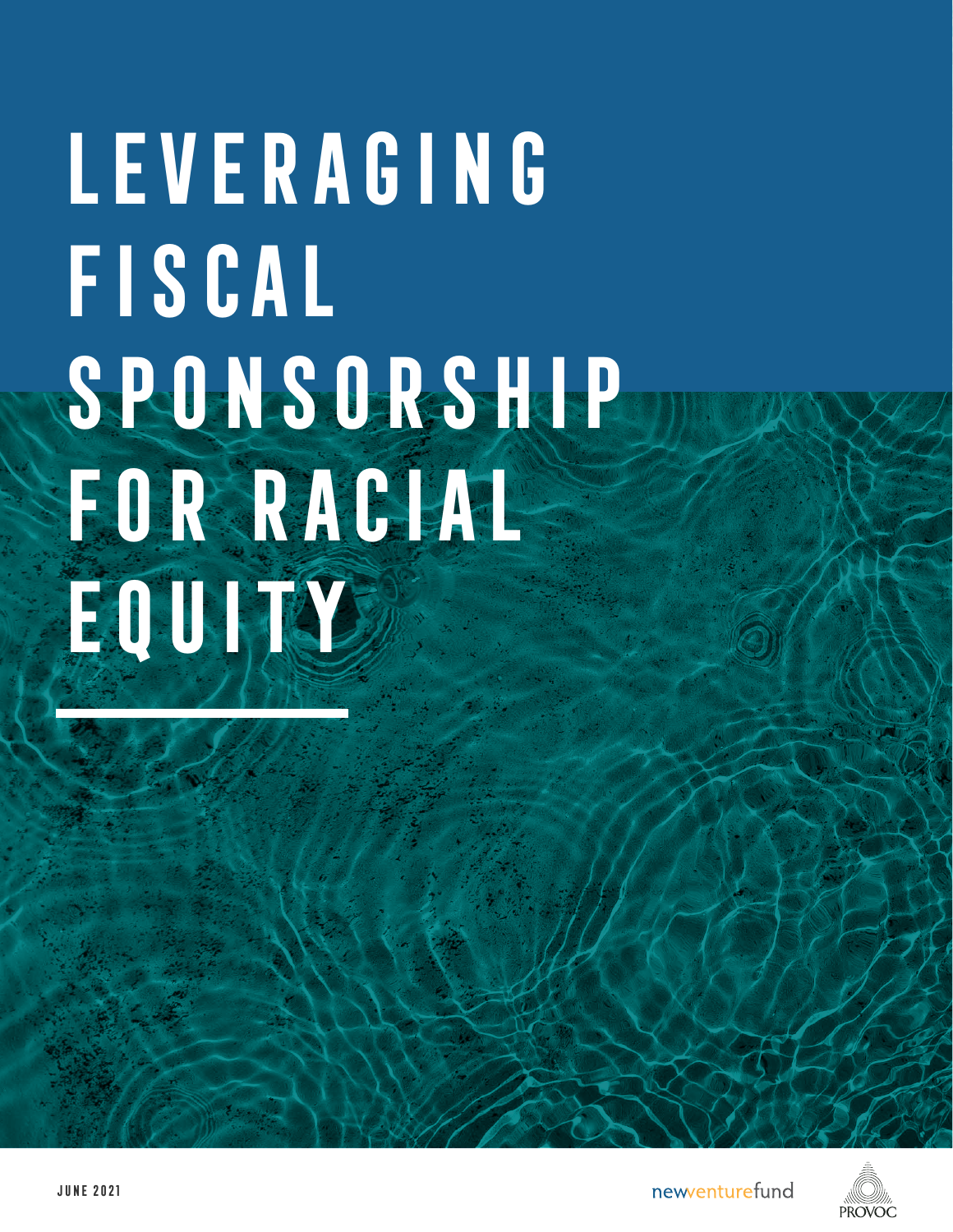# **Table of Contents**

| $\overline{3}$ | <b>About this Report</b> |  |
|----------------|--------------------------|--|
|----------------|--------------------------|--|

- **Key Terms**
- **Executive Summary**
- **Introduction**
	- Problem and Opportunity
	- Approach
- **Findings and Insights**
- **Recommendations**
- **Next Steps**
- **Appendix**
	- Methodology
	- Landscape Research Reports Reviewed
- **Acknowledgments**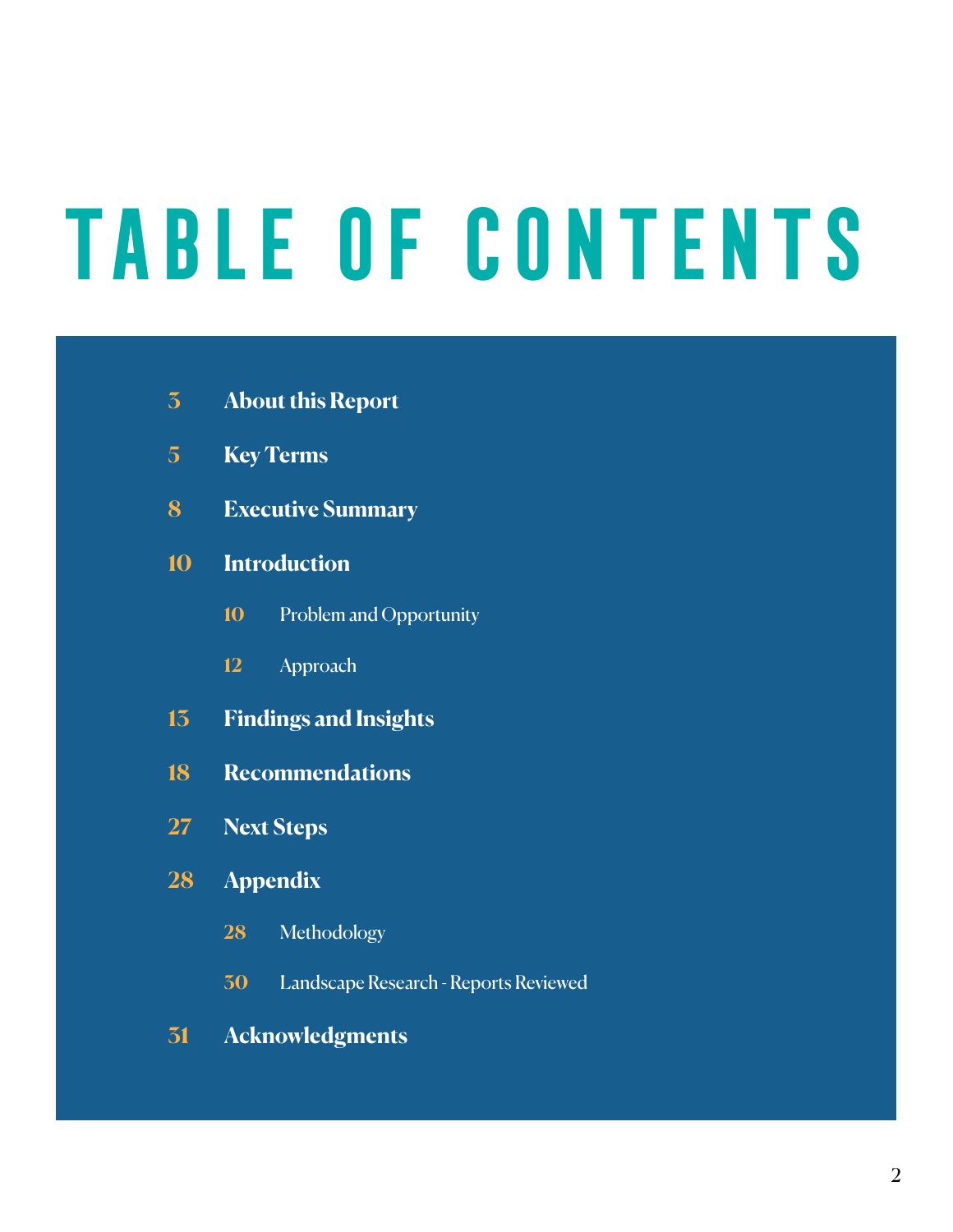# **About this report**

The New Venture Fund (NVF), a non-partisan nonprofit organization that incubates and accelerates philanthropic projects through fiscal sponsorship, partnered with Provoc, a strategic communications agency that roots its work in racial equity, to explore the role NVF and other fiscal sponsors could play to support the work of constituent-led, grassroots groups advancing racial equity and justice. In addition to researching and writing the report, Provoc's team developed the recommendations.

We arrived at this research from our shared commitments: Provoc through a history of partnering with changemakers to accelerate and communicate its work advancing racial equity, and NVF through an ongoing process of selfinquiry and action to center racial equity within its organization and in joining the efforts of its peers. As part of its racial equity journey, NVF participated in a learning lab of 10 intermediaries convened by deep equity consulting firm Change Elemental in 2019, in partnership with and funded by the Ford Foundation. The lab surfaced recommendations for funders to center equity in relationships with intermediaries, including fiscal sponsors, given a documented gap in the capacity of fiscal sponsors to serve grassroots racial equity groups. 1

Leveraging Fiscal Sponsorship for Racial Equity complements previous research and provides recommendations for how fiscal sponsors, both as individual organizations and as a field, might address the needs of grassroots groups by leveraging their assets, skills, resources, expertise and networks.<sup>2</sup> As such, we hope the recommendations in this report are useful to fiscal sponsors — especially those for whom fiscal sponsorship is their primary purpose, with resources and relationships that can be leveraged to implement and sustain the recommendations within.

We hope these recommendations also resonate with the staff and leaders of grassroots racial equity groups, whose perspectives and needs were prioritized in this research; and with fiscal sponsors who are rooted in equity and have the practices and community relationships to best meet the needs of grassroots groups. The people and communities most impacted by racial inequity have long led work toward equity and justice, and it is the position of our organizations and of this report that supporting racial equity requires centering and amplifying their leadership, experience, and expertise.

1 Bamdad, N., & Misra, S. (2020, August 14). *Centering equity in intermediary relationships: An opportunity for funders*. Change Elemental. <u>[https://](https://changeelemental.org/resources/centering-equity-in-intermediary-relationships/)</u><br><u>changeelemental.org/resources/centering-equity-in-intermediary-relati</u>

2 During the original research phase of this project, TSNE MissionWorks published a new report that goes into great detail on equity-centered practices<br>at fiscal sponsors (see more on next page): TSNE. (2021, February). *R* practices and recommendations for fiscal sponsors. TSNE MissionWorks. **[https://www.tsne.org/sites/default/files/files/Reimagining%20Fiscal%20](https://www.tsne.org/sites/default/files/files/Reimagining%20Fiscal%20Sponsorship%20in%20Service%20of%20Equity.pdf) [Sponsorship%20in%20Service%20of%20Equity.pdf](https://www.tsne.org/sites/default/files/files/Reimagining%20Fiscal%20Sponsorship%20in%20Service%20of%20Equity.pdf)**.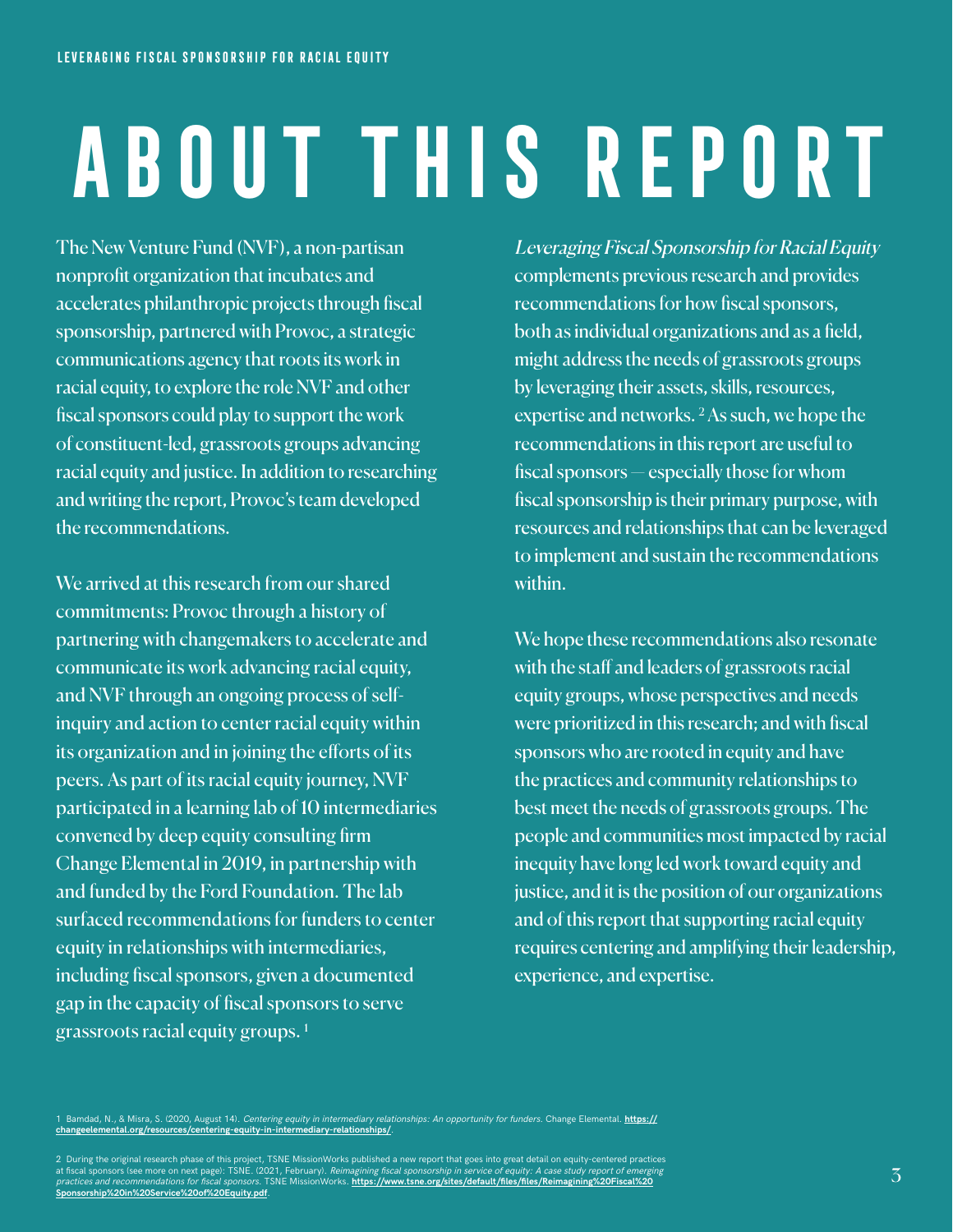Lastly, we hope funders will also find in the recommendations ways to strengthen and support fiscal sponsors to better serve grassroots racial equity groups.

We are grateful to all the fiscal sponsors and grassroots groups who shared their experiences, ideas, and approaches to racial equity with us, and

Lee Bodner, President New Venture Fund

June 2021

it is our honor to share their insights with others through this report. We have learned so much through this process, and hope these findings and recommendations are valuable to our peers and the field of fiscal sponsorship as a whole, as we all work to do more to advance equity in our communities.

Raj Aggarwal, President Provoc

# Recommended Reading

This report is informed by and complements core research and recommendations published by Change Elemental and TSNE MissionWorks. We recommend reading both these reports for additional insights and understanding of the landscape of intermediaries working with grassroots groups advancing racial equity.

### [Centering Equity in Intermediary Relationships: An Opportunity for Funders](https://changeelemental.org/resources/centering-equity-in-intermediary-relationships/)

Change Elemental highlights opportunities for funders to support a stronger ecosystem of equityaligned fiscal sponsors and intermediaries.

### [Reimagining Fiscal Sponsorship in Service of Equity: A Case Study Report of Emerging](https://www.tsne.org/reimagining-fiscal-sponsorship-report)  [Practices and Recommendations for Fiscal Sponsors](https://www.tsne.org/reimagining-fiscal-sponsorship-report)

TSNE uses in-depth case studies to illustrate the ways that deep equity fiscal sponsors are especially suited to meet the needs of projects working toward racial equity.

As a collective, these three reports surface key recommendations for funders (Change Elemental), deep equity fiscal sponsors (TSNE), and large, technical support fiscal sponsors (this report) to use their power and different strengths to better meet the needs of constituent-led groups working toward racial equity.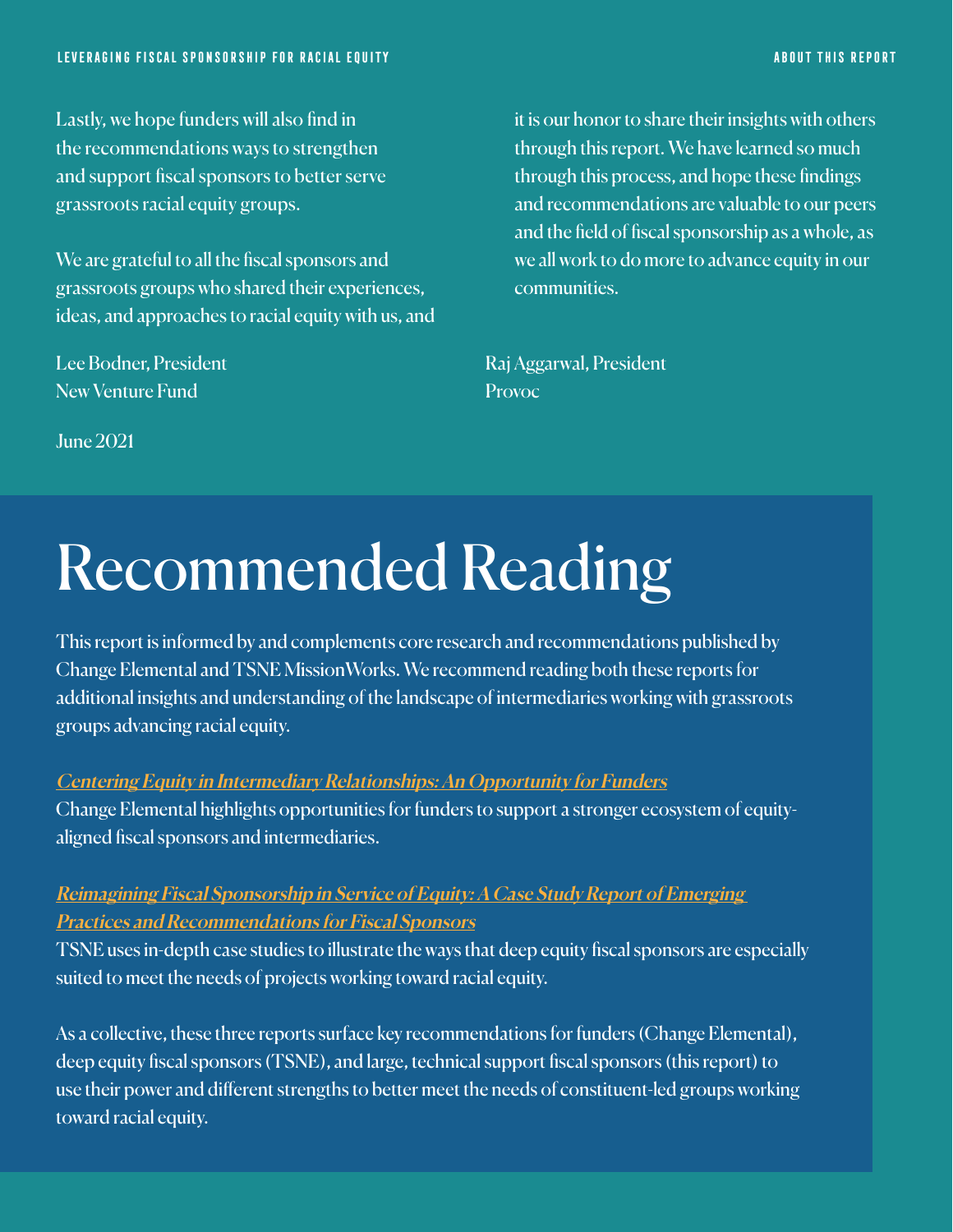# **Key terms**

Recognizing that words can mean different things to different people, here are definitions for some key terms as they are used throughout this report.

> **Fiscal sponsorship/fiscal sponsor:** According to the National Network of Fiscal Sponsors, fiscal sponsorship is the practice of providing "administrative services and oversight to, and assum[ing] some or all of the legal and financial responsibility for, the activities of groups or individuals engaged in work that relates to the fiscal sponsor's mission."3 We use the term "fiscal sponsor" for any organization that provides these services, whether or not such services comprise their core business model. Organizations that participate in fiscal sponsorship can be nonprofits, community foundations, community development institutions, and fiscal sponsors.

Building on the findings and recommendations in earlier research, we reference fiscal sponsors based on two key strengths:

**Deep equity:** Organizations with a fiscal sponsor offering (be it primary to their business model or not) that have and act on an explicit commitment to advancing racial equity, serve groups who share that commitment, and provide services with a culturally relevant approach aligned with that commitment. These sponsors are often Black-, Indigenous-, and other people-of-color-led, and center lived experience and community connections.

**Technical support:** Fiscal sponsors whose primary purpose is to deliver fiscal sponsorship services to projects, often with a large portfolio and budget and the capacity to offer these services at scale.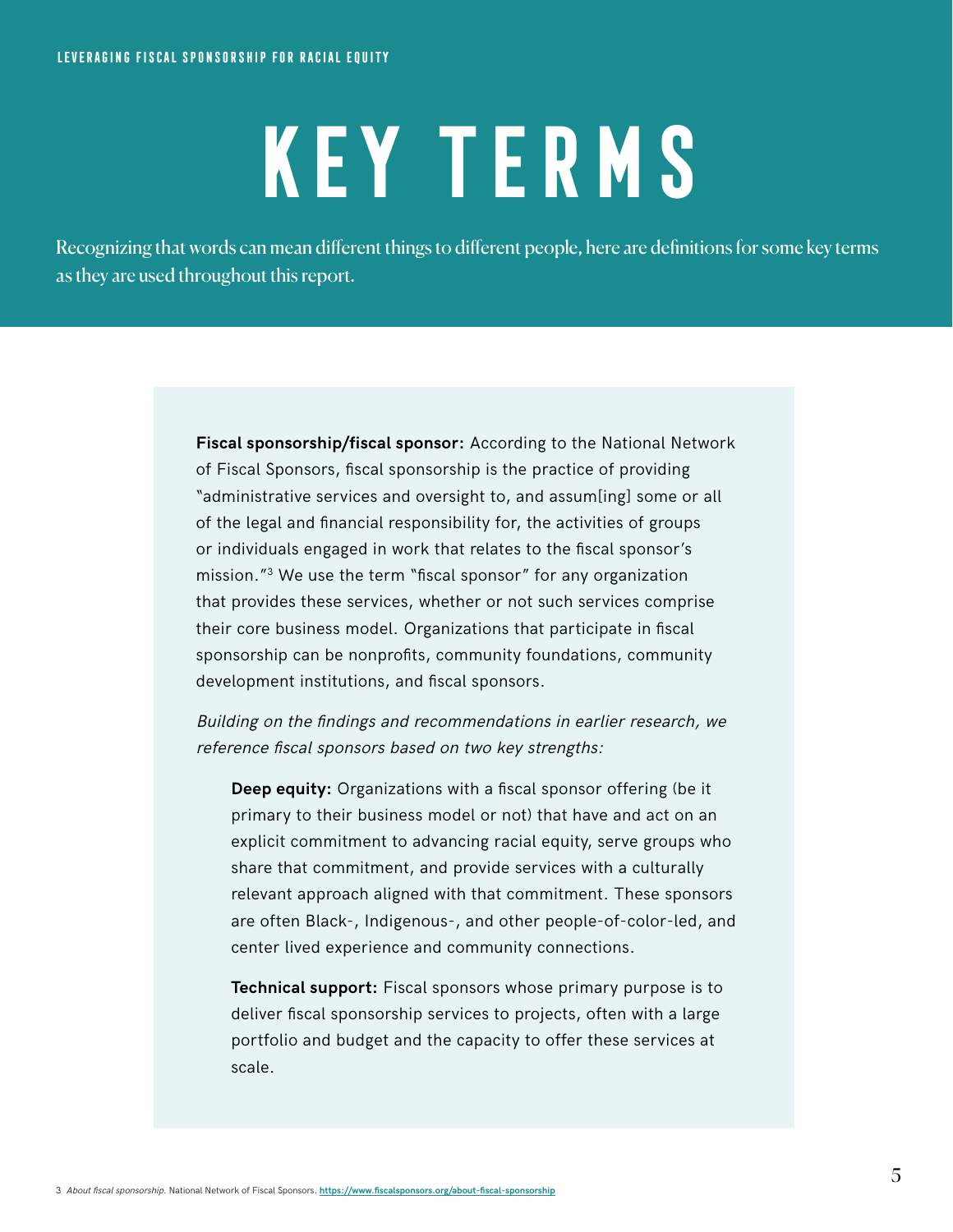Because these strengths aren't mutually exclusive, many fiscal sponsors would be plotted somewhere in the middle of this graph and not along a single axis. For example:



**A** might be a white-led fiscal sponsor with a very large portfolio and budget, that is early on their racial equity journey.

**B** might be a deeply mission-based, people-of-color-led fiscal sponsor rooted in equity that has offered fiscal sponsorship as a core service for decades.

**C** might be a community-led nonprofit that has recently added fiscal sponsorship to meet a need where they work.

All examples have some skill in each strength, and most have a dominant strength.

Fiscal sponsors should consider the recommendations in this report that match their strengths. For some fiscal sponsors, both these strengths (and therefore both sets of recommendations) may resonate. Throughout this report, we use "deep equity fiscal sponsors" and "technical support fiscal sponsors" as a shorthand to refer to dominant strengths.

Some recommendations also reference size, access to resources, connections to funders, and/or white leadership/dominant culture. While we often observe these traits in large fiscal sponsors strong in technical support, they are neither exclusive to those sponsors nor inherently strengths or weaknesses.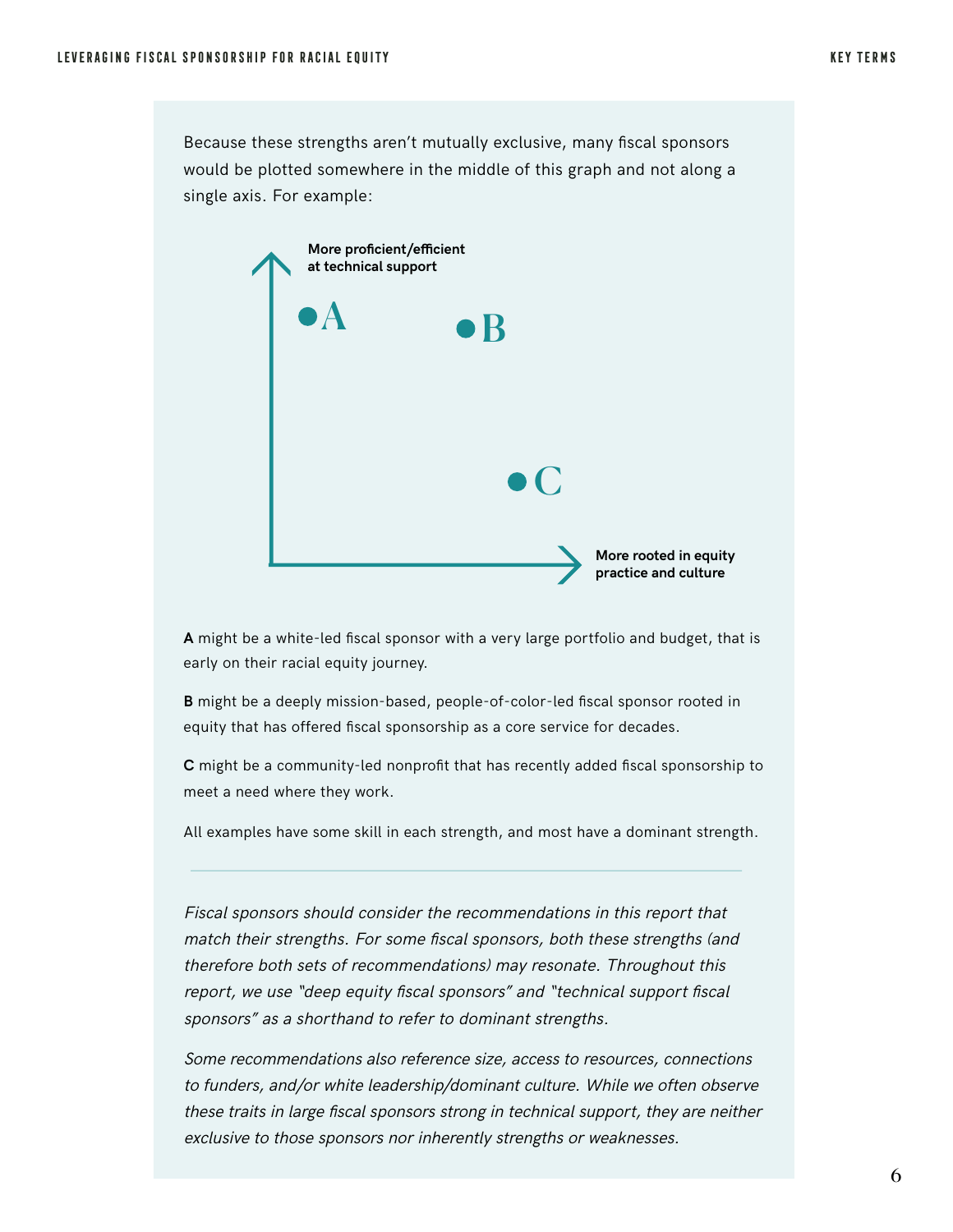**Grassroots groups:** We're using "grassroots groups" as a shorthand for "grassroots racial equity groups," which we're defining as groups whose mission is explicitly focused on issues relating to racial equity and/or dismantling white supremacy, and who are led by members of the community the group intends to serve.

**Projects:** Initiatives or programs (including grassroots groups) that are formally supported by fiscal sponsors.

**Racial equity:** "The condition that would be achieved if one's racial identity no longer predicted, in a statistical sense, how one fares. When we use the term, we are thinking about racial equity as one part of racial justice, and thus we also include work to address root causes of inequities, not just their manifestation. This includes elimination of policies, practices, attitudes, and cultural messages that reinforce differential outcomes by race or that fail to eliminate them."4

**White supremacy:** "The idea (ideology) that white people and the ideas, thoughts, beliefs, and actions of white people are superior to [people of color] and their ideas, thoughts, beliefs, and actions. While most people associate white supremacy with extremist groups like the Ku Klux Klan and the neo-Nazis, white supremacy is ever present in our institutional and cultural assumptions that assign value, morality, goodness, and humanity to the white group while casting people and communities of color as worthless (worth less), immoral, bad, and inhuman and 'undeserving.' Drawing from critical race theory, the term 'white supremacy' also refers to a political or socio-economic system where white people enjoy structural advantage and rights that other racial and ethnic groups do not, both at a collective and an individual level."5

5 What is racism? Dismantling Racism Works Web Workbook. **<https://www.dismantlingracism.org/racism-defined.html>**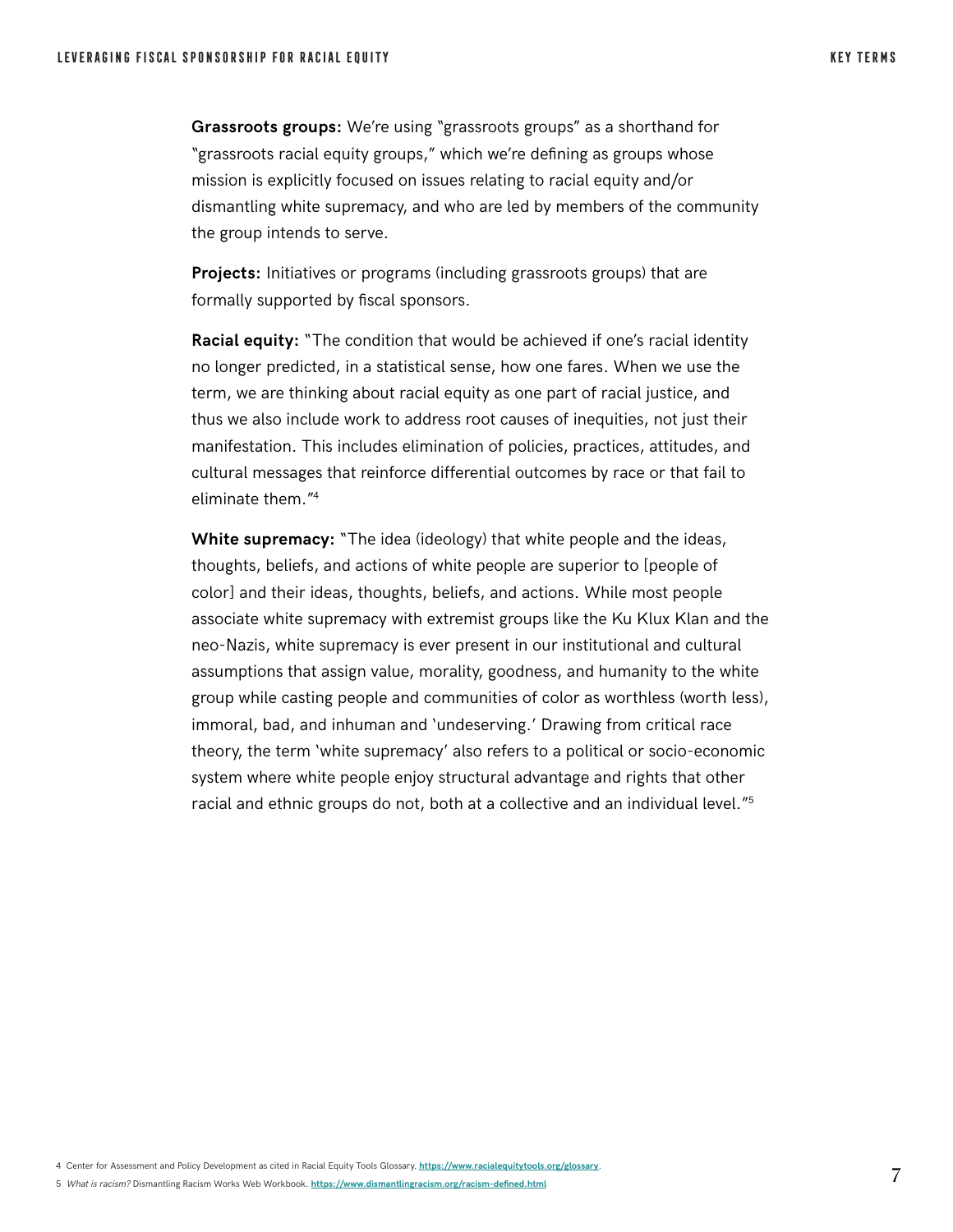# **EXECUTIVE Summary**

Across the United States, grassroots activists, leaders, and advocates are organizing to advance racial equity in their communities, and many pursue their goals with limited access to extensive resources or the advantages of philanthropy or fiscal sponsorship. Funders, fiscal sponsors, and other nonprofit intermediaries are increasingly turning their attention toward racial equity, with

many elevating racial equity to their mission and vision statements. They are keen to be accomplices and supporters of these community-led grassroots groups6 which are poised for community-defined impact. For fiscal sponsors, this also means assessing how fiscal sponsorship can be a tool for these grassroots groups.

To explore how fiscal sponsors specifically can directly and indirectly support these grassroots groups, our research prioritized the experiences of grassroots leaders and the fiscal sponsors deeply rooted in equity who serve them, in order to understand the gaps between the needs of grassroots groups and what the field of fiscal sponsorship provides. We learned that grassroots groups value trust and cultural connections in their relationships with fiscal sponsors, and need help finding a fiscal sponsor that shares their values and best meets their needs. They seek fiscal sponsors who understand the barriers they face as leaders of color. Those fiscal sponsors deeply rooted in equity lifted up the need for more peers equipped to serve grassroots groups, for more resources to increase their own capacity, and for better understanding of fiscal sponsorship among funders.

Systemic racism, funder power dynamics, and limited resources and relationships are challenges that also impact many fiscal sponsors. And, because power is relational and relative, some fiscal sponsors still have strengths and access they can leverage in support of grassroots groups or other fiscal sponsors.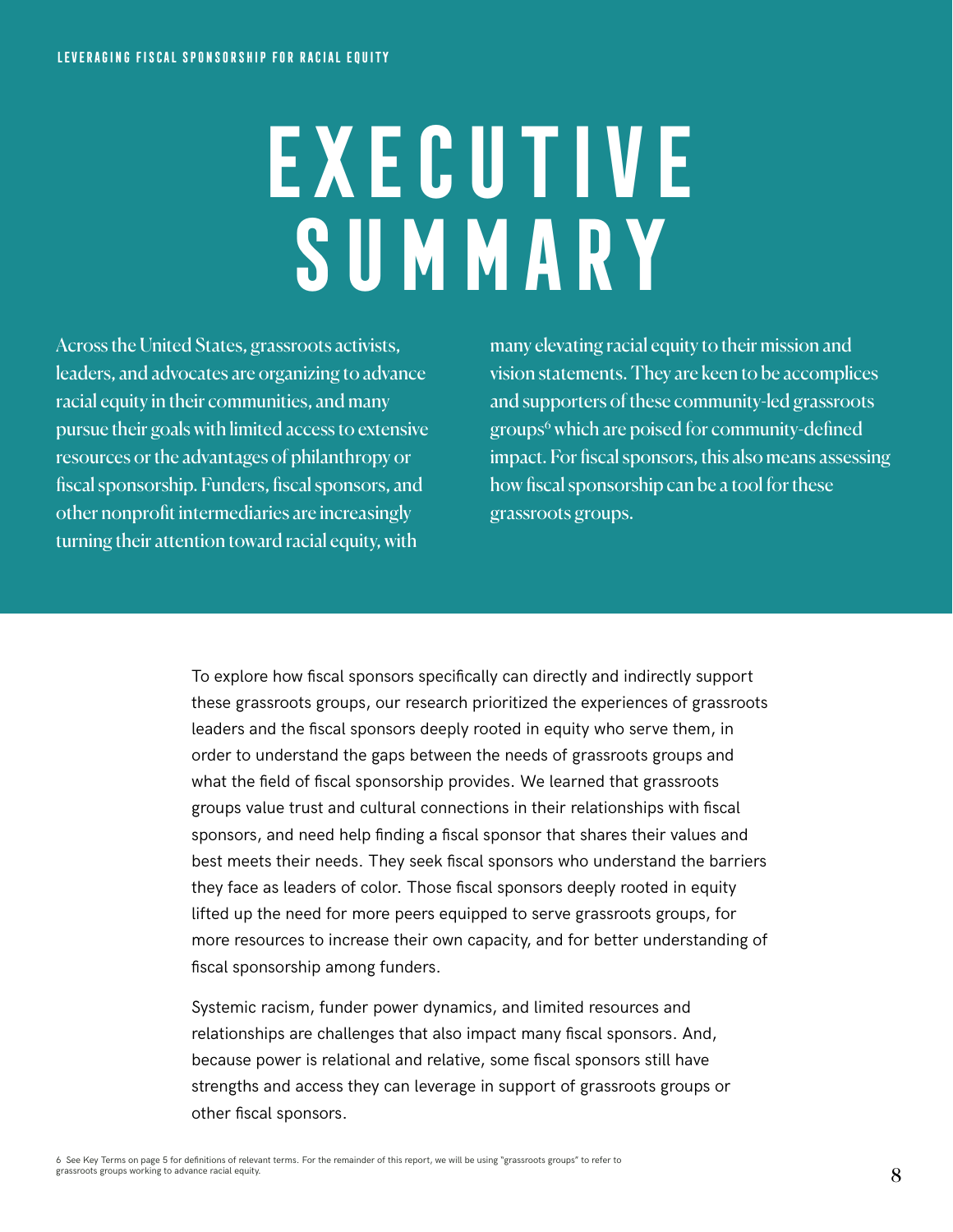#### **High-Level Recommendations**

This report provides recommendations for how fiscal sponsors can deploy their assets, skills, resources, expertise, and networks with more impact to advance racial equity — based on the needs and requests of the grassroots groups included in this research, and inspired by the ideas and practices of participating and researched fiscal sponsors.

**Foundational to these recommendations is an overarching strategy to build a coalition and shared community of practice across fiscal sponsorship.** This work is complex, and we can advance racial equity more quickly when fiscal sponsors work together and build off each other's strengths with equity as an explicit goal.

Through this community of practice and coalition, fiscal sponsors, especially large and well-resourced technical support fiscal sponsors, can resource and adapt their work directly with grassroots groups and systems-wide in the following ways:

- **Resource and participate in fiscal sponsor field-building efforts** to address gaps that exist in fiscal sponsor offerings, assist fiscal sponsors who are already successful in supporting grassroots racial equity projects, and bridge the gap between these grassroots groups and funders.
- **When directly serving grassroots groups,** prioritize trust-building through investing in relationships and by demonstrating a commitment to racial equity. Provide supports that help grassroots groups overcome barriers exacerbated by racial inequity.

Committing to racial equity requires investment, action, creativity, and resource distribution. The recommendations in this report are ideas of what some fiscal sponsors can do individually or together, and we transparently acknowledge that the next phase of this work requires identifying how to fund them, either individually or together. While a field-wide community of practice can significantly increase the speed at which racial equity advances, change can often happen sooner and with fewer barriers at a smaller scale. The adoption (and adaptation) of recommendations at the organization level does not need to wait for the longer-term work of coalition-building. We hope each reader will assess their organization in relation to both equity and technical support, take from these what best suits their strengths and their projects, and later build upon them in coalition.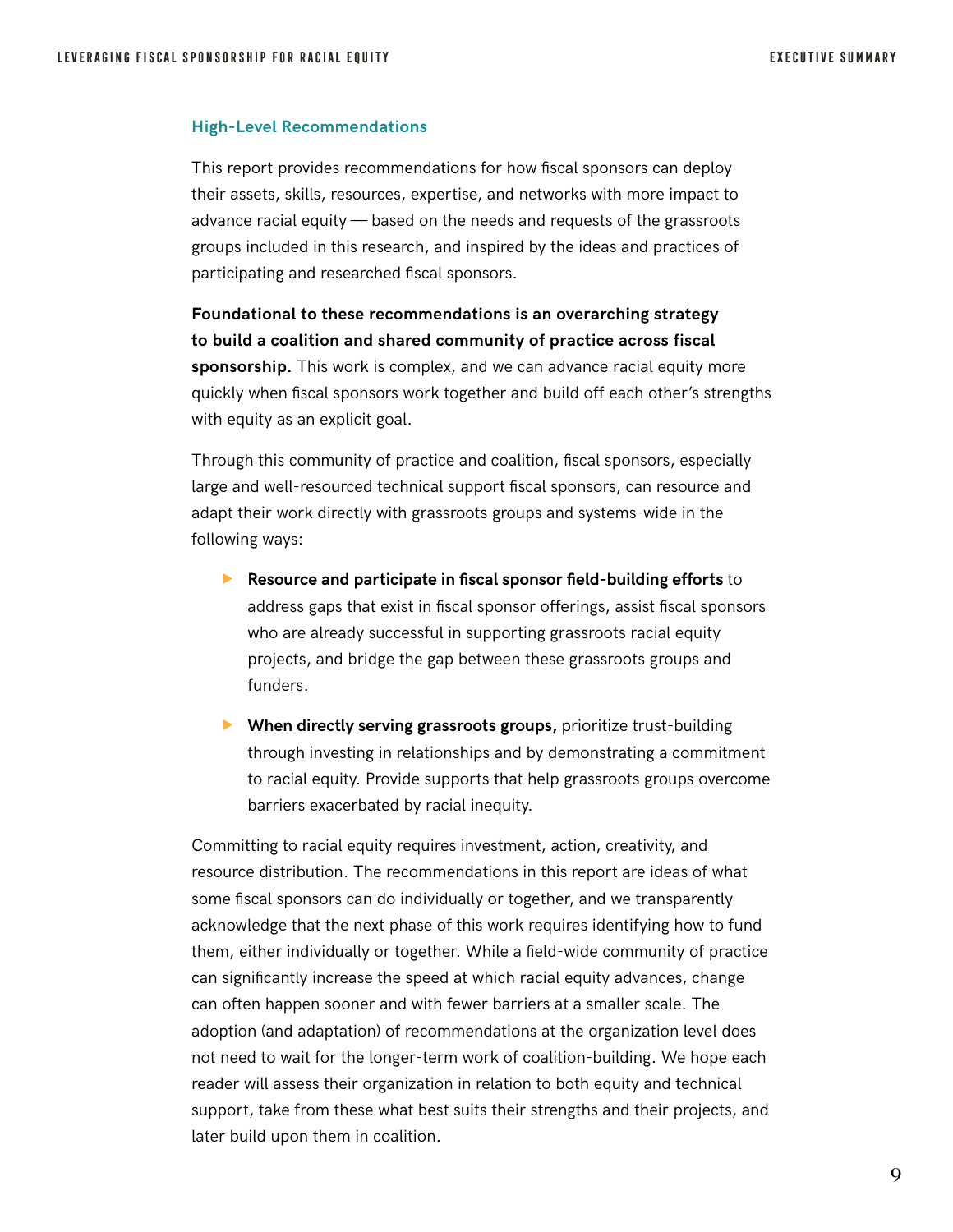# **Introduction**

# The Problem and the Opportunity

Grassroots groups are uniquely suited to define and lead the most culturally appropriate solutions to dismantle white supremacy, advance racial equity, and engage in deeply rooted systems change. Black-, Indigenous-, and people-of-color-led, and rooted in local communities, geographies, and political contexts, these grassroots groups benefit from trust, community support, and deep understanding of issues. They often introduce innovative approaches to advancing racial equity<sup>7</sup> due to their origins in non-dominant cultures and traditions, and as a result of being marginalized by traditional power structures.

These communities, organizations, and leaders face greater challenges and systemic obstacles than white-led groups or nonprofits. Leaders of color, on average, lead organizations with smaller budgets and report more often that they lack access to financial support.<sup>8</sup> According to a report by Echoing Green and The Bridgespan Group, "We found that leaders often adopt a set of strategies in response to repeated interactions with bias from the funding community, and that some of these responses can undermine their long-term success. For example, some leaders avoid certain funders, others ask for less funding, and many become increasingly hesitant to push back or disagree with funders as the stakes are too high."9

Fiscal sponsorship can provide a critical service for grassroots racial equity groups. In addition to providing cost- and capacity-savings, some fiscal sponsors can play an important intermediary role between people-of-color-led groups and funders — especially funders who replicate the racial inequity these grassroots groups are fighting  $-$  by

<sup>7</sup> See Movement Generation's **[Just Transition](https://movementgeneration.org/justtransition/)** framework.

<sup>8</sup> Thomas-Breitfeld, S., Kunreuther, F., Biu, O., & Constantine, T. (2018) Nonprofit executives and the racial leadership gap: A race to lead brief. Race to Lead. **<https://racetolead.org/wp-content/uploads/2019/05/ED.CEO-Race-to-Lead-Brief.pdf>**

<sup>9</sup> Dorsey, C., Kim, P., Daniels, C., Sakaue, L., & Savage, B. (2020, May 4). Overcoming the racial bias in philanthropic funding (SSIR). **[https://](https://ssir.org/articles/entry/overcoming_the_racial_bias_in_philanthropic_funding) [ssir.org/articles/entry/overcoming\\_the\\_racial\\_bias\\_in\\_philanthropic\\_funding](https://ssir.org/articles/entry/overcoming_the_racial_bias_in_philanthropic_funding)**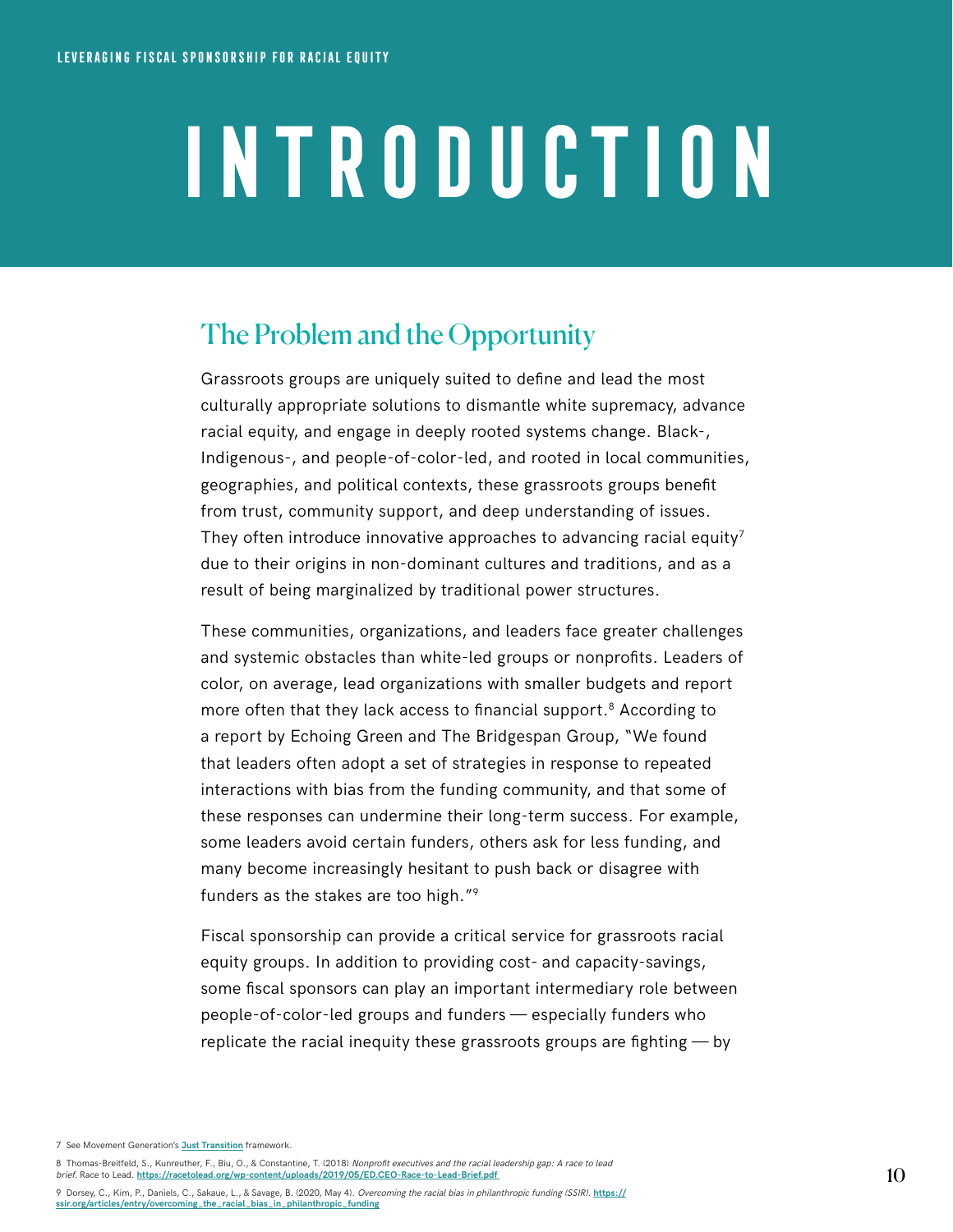leveraging their power and relationships to disrupt the racial bias that has been shown to result in decreased funding for grassroots efforts.<sup>10</sup>

However, the needs of grassroots groups are not being sufficiently served by nonprofit intermediaries, including fiscal sponsors. A report by Change Elemental found that, "Few intermediaries provide services grounded in equity, have the capacity to serve many constituent-led groups at a time, and can meet the volume of giving funders seek."<sup>11</sup> That same report found that, "Constituent-led groups with smaller budgets, that are more geographically isolated, and/or who may be perceived as 'riskier' to support due to limited funds or their particular mission, have fewer options when matching with intermediaries."<sup>12</sup>

These findings demonstrate the opportunity and need for more fiscal sponsors with the capacity and understanding to serve the many grassroots groups operating without nonprofit status.

While fiscal sponsors are only one part of a larger ecosystem that grassroots groups navigate in their work (funders, other intermediaries, the government, etc.), this research means to complement previous reporting focused on funders (see "Recommended Reading" on page 4 for more).

Fiscal sponsors span a wide range of approaches, specialties, skills, and strengths they can leverage to advance racial equity. This report focuses on two umbrellas of strengths: providing services deeply rooted in equity, and providing technical support efficiently and at scale. These are not mutually exclusive, and many fiscal sponsors have some strengths in both areas.

10 Ibid.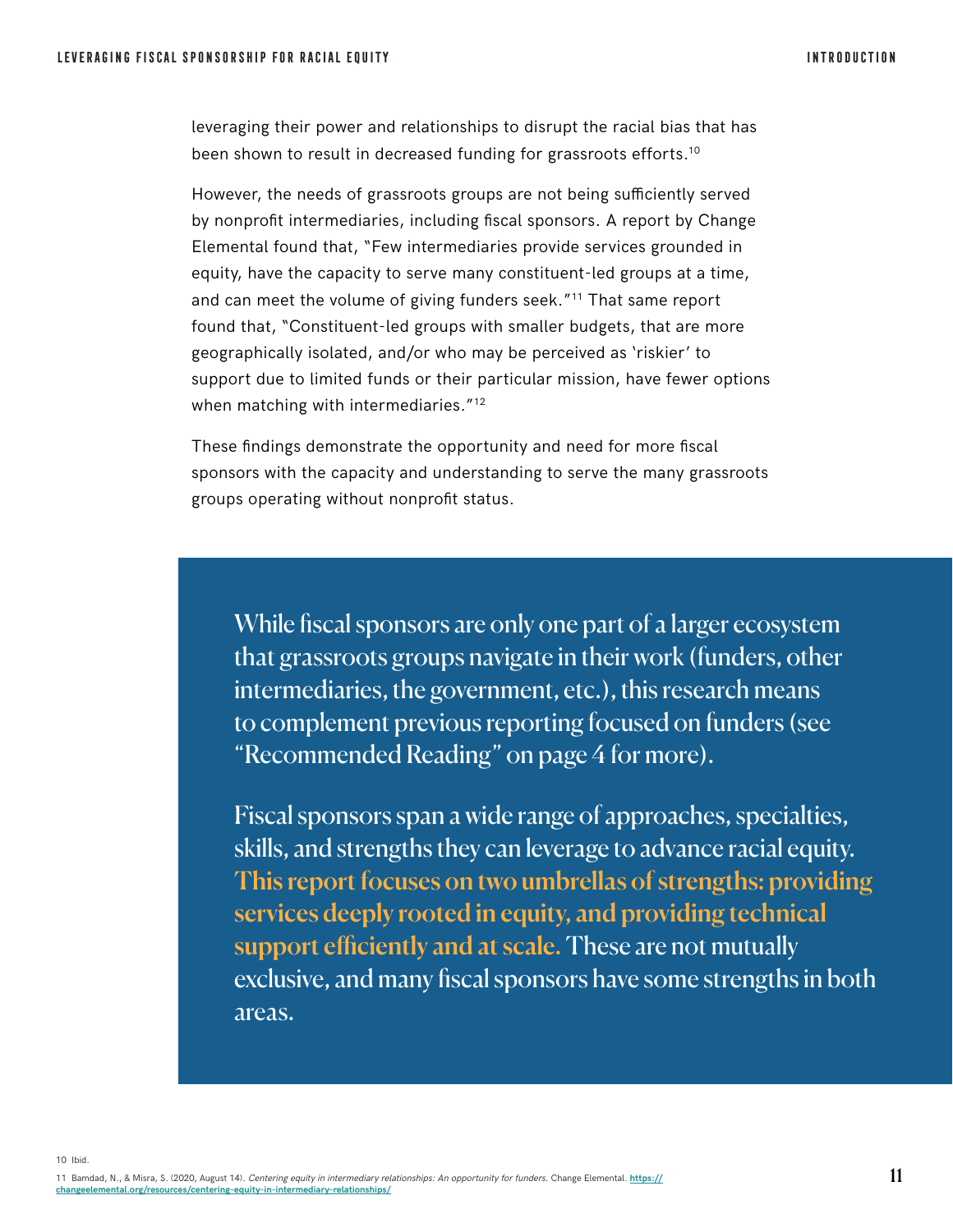# The Approach<sup>13</sup>

The findings and recommendations in this report reflect landscape and original research that sought to answer the following strategic questions:

- 1. What is the role of fiscal sponsorship in advancing racial equity?
- 2. What would be required, beyond assessing the need and identifying available funding, to bring equity-advancing fiscal sponsorship to life?
- 3. What operational supports could grassroots racial equity groups need, and how would they want them to be delivered?

Answering what fiscal sponsorship can do for grassroots groups must be informed by the experiences and needs of the leaders of those groups. A review of 12 reports and articles demonstrated that leaders of grassroots groups were rarely directly represented in research on the topic to date, and this research aims to increase that representation. Through a combination of interviews, written questionnaires, and small group convenings, we heard from:

- $\blacktriangleright$  14 grassroots groups currently or formerly fiscally sponsored
- $\triangleright$  5 deep equity fiscal sponsors
- $\triangleright$  3 large, technical support fiscal sponsors/intermediaries.

While these findings and recommendations reflect themes, opportunities, and challenges that appeared in this data set and across previous research, they do not and are not intended to represent every grassroots group or every way fiscal sponsors can support grassroots groups.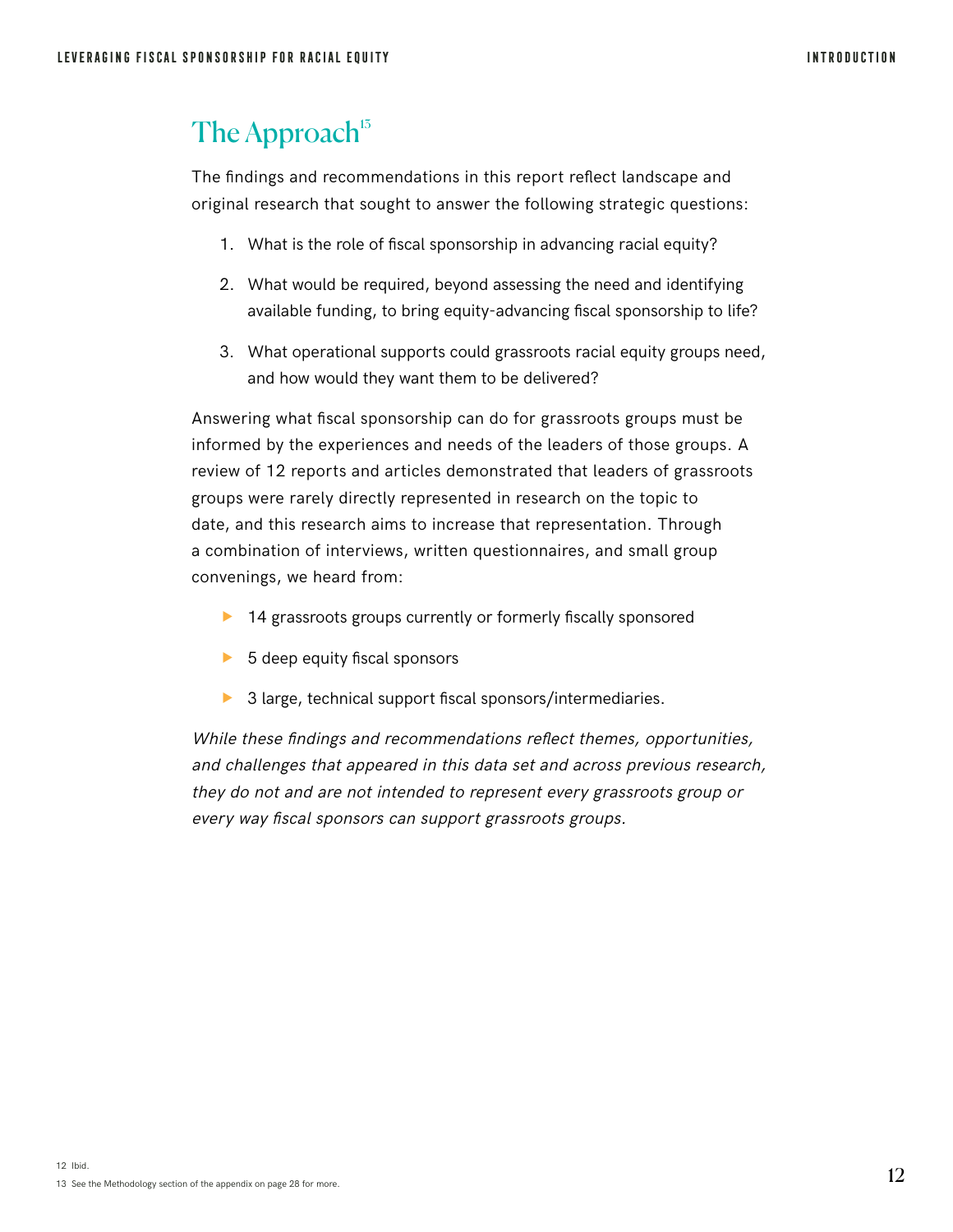# **Findings and Insights**

One way to advance racial equity is to ensure the grassroots groups that are best positioned to drive equity through their work are well supported by their fiscal sponsors. Grassroots groups shared what offerings and approaches they desired from fiscal sponsors that would allow them to focus on their core, mission-driven work. Fiscal sponsors shared

some of the opportunities and gaps they see across the network and in relation to funders, that, if met, might advance racial equity on a systems level. This section will explore the themes that each group lifted up, followed by recommendations for addressing these desires and gaps.

# Insights from Grassroots Groups

**Grassroots groups are not a monolith, and so need resources to find the fiscal sponsor that best meets their unique needs, shares their values, will collaborate in a culturally relevant way, and understands the challenges leaders of color face.** What grassroots groups need to advance racial equity is equal to and must be considered in partnership with how they receive those services and supports. Different grassroots groups have different needs, and starting from a place of relationshipbuilding helps prevent assumptions about what those needs are and how they can best be met.

More than unique tools or offerings, grassroots groups elevated understanding, alignment, and trust as a necessary foundation for strong partnership with their fiscal sponsor, which would then enhance their overall experience and effectiveness in doing their work.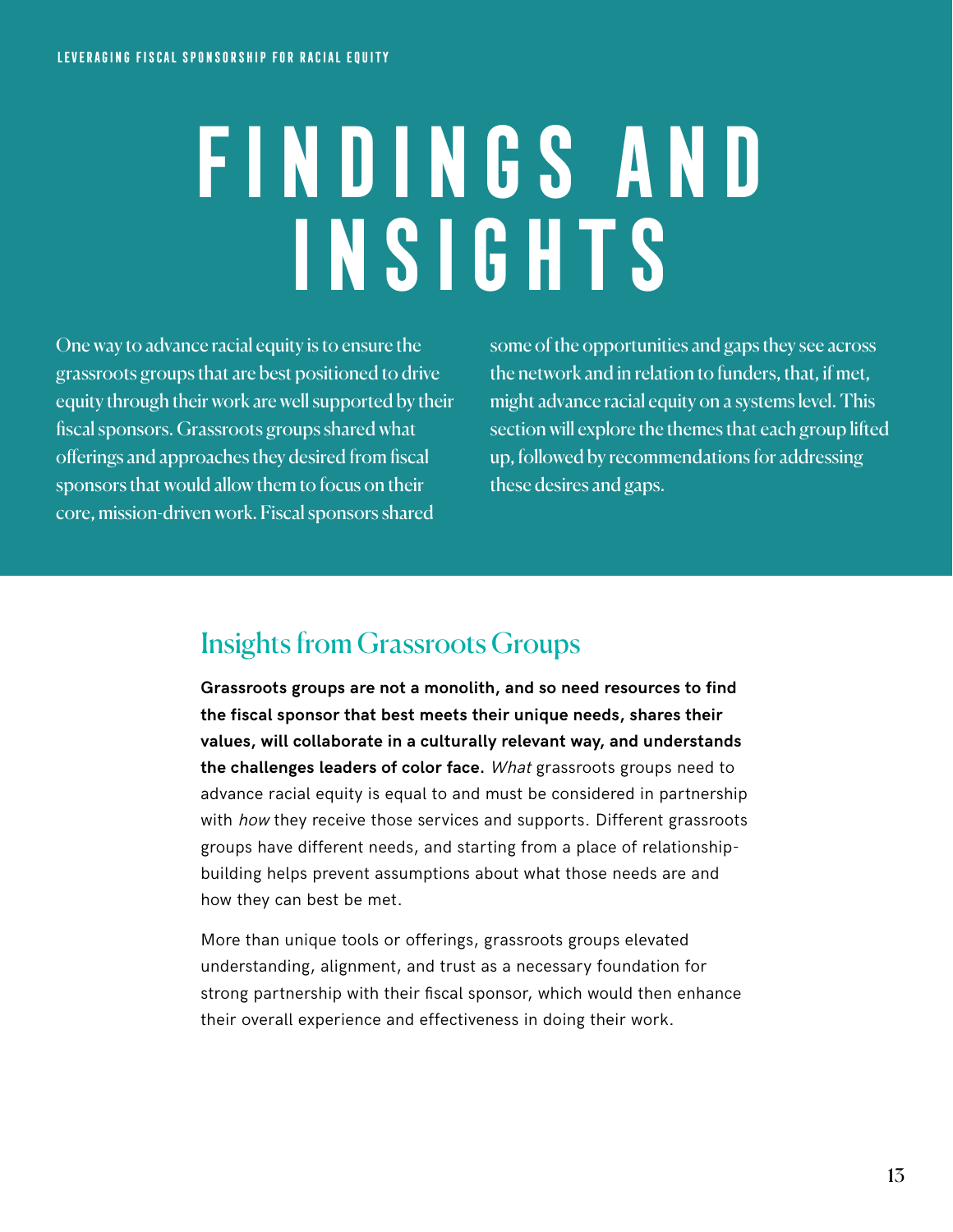#### **Relationships rooted in trust, shared understanding and values**

Trust (identity-, values-, and geography-based) is critical given the cultural currency it provides, the funds involved, and the importance of grassroots groups' work to their own lives and communities. Many named their fiscal sponsor's investment in relationship-building, as evidenced by their responsiveness, regular check-ins, and presence at the group's hosted events, as key to building trust.

In many cases, there was a general mistrust of fiscal sponsors, especially those who are large and/or white-led, due to their perceived proximity to other powerful institutions of the nonprofit establishment, specifically funders. Unequal and unacknowledged power dynamics contribute to feelings of mistrust some grassroots groups held for fiscal sponsors.14 As shared by one grassroots leader, "[Fiscal sponsors] can't see us as liabilities. You have to see us as assets. You have to see the ways in which [grassroots groups] are actually partners with you, and that we advance your work."

Groups named the demographics and ethos of leadership as key indicators of allyship and shared understanding. The nature of grassroots organizing for racial equity often requires fiscal sponsors to help translate between grassroots groups, vendors, and funders. Specifically, they named the importance of having staff of color in decision-making roles at the fiscal sponsor, who may have a shared cultural understanding of the communities grassroots groups serve and who can lessen or disrupt white supremacy culture<sup>15</sup> that might impact projects.

Many grassroots groups expressed a desire or appreciation for opportunities to connect and build community with other projects. This focus on relationship building reflected positively upon the fiscal sponsors and engendered trust.

### **An understanding of barriers experienced by grassroots leaders of color and a commitment to help overcome (or dismantle) them**

It has been well documented that leaders of color face barriers in raising philanthropic dollars<sup>16</sup> and in navigating bias and racism

15 Okun, T. (1998). White Supremacy Culture. Dismantling Racism. **[https://www.dismantlingracism.org/uploads/4/3/5/7/43579015/okun\\_-\\_white\\_sup\\_culture.pdf](https://www.dismantlingracism.org/uploads/4/3/5/7/43579015/okun_-_white_sup_culture.pdf)** 16 Thomas-Breitfeld, S., Kunreuther, F., Biu, O., & Constantine, T. (2018). No*nprofit executives and the racial leadership gap: A Race to Lead brief.* Race to Lead. <u>[https://](https://racetolead.org/wp-content/uploads/2019/05/ED.CEO-Race-to-Lead-Brief.pdf )</u><br>racetolead.org/wp-content/uploads/2019/05/ED.

<sup>14</sup> Endo-Inouye, T., Estrella , R., Tate, B., & Law, T. (2012, Jan 18). *Evaluation of the capacity building for minority led organizations Projects.* Impact Rising. <u>[http://](http://impactrising.org/wp-content/uploads/2013/05/spr-evaluation-of-the-capacity-building-for-minority-led-organizations-project.pdf )</u><br>impactrising.org/wp-content/uploads/2013/05/spr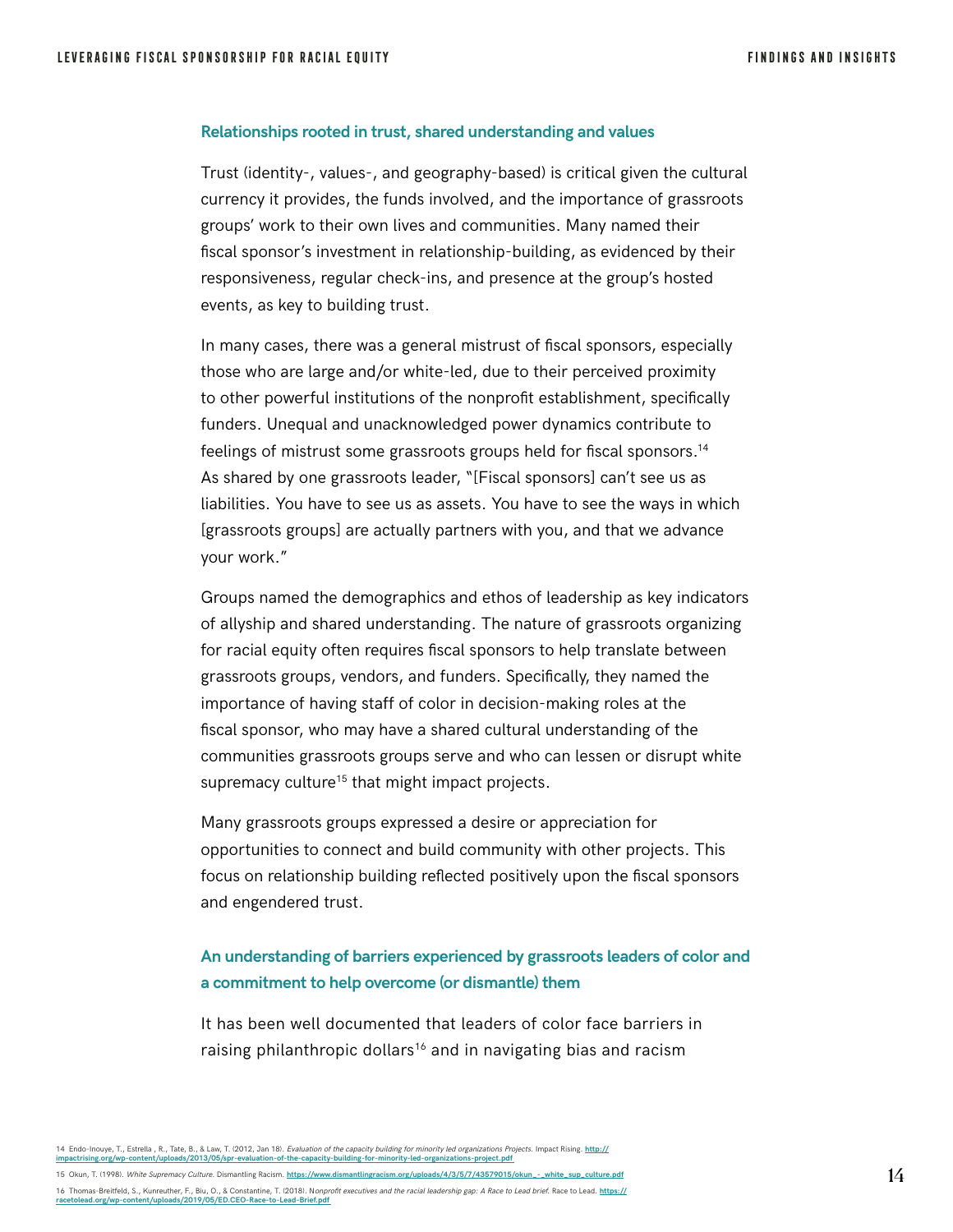in workplace settings.<sup>17</sup> Of the challenges that grassroots groups experience that aren't directly associated with fiscal sponsorship, but that their fiscal sponsors might be able to help them address, the most common were leadership/staff burnout and navigating racism. Specifically, grassroots groups named funding gaps as a result of racial bias, and having to repeatedly educate funders, intermediaries, and capacity builders. One respondent shared their reality: "Asian American led and serving organizations are underfunded compared to the rest of the field. It is usually only during times of crisis and tragedy that Asian American organizing is valued."

We already have the toolkit, it's just that maybe it has been inaccessible to us because of oppression, because of racism. Some tools have been taken out." **— Grassroots leader**

> Some grassroots groups need fiscal sponsors who are willing to take on risk, such as the broad risk of Black-, Indigenous-, and other people-of-color-led organizations receiving less funding, and creative interpretations of policies in order to increase equity. Interviewees talked about the ways fiscal sponsorship's emphasis on compliance can limit projects from working with and in community, and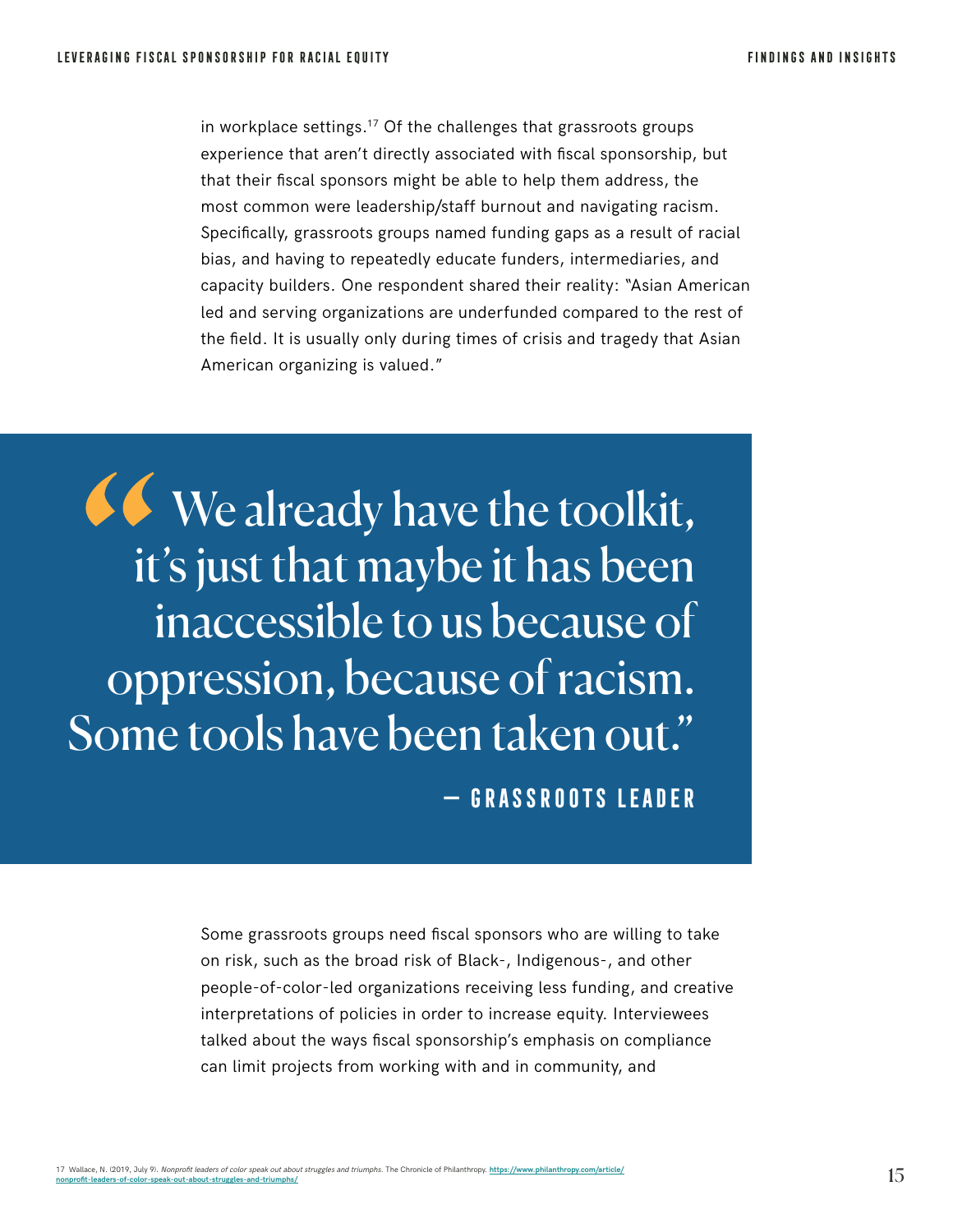therefore perpetuate inequity — such as if fiscal sponsors won't hire undocumented people, implement relevant and equitable over-time policies, or work with alternative economic structures prevalent in a project's community, such as verbal contracts.

#### **Help finding a fiscal sponsor that best meets the needs of grassroots groups**

One key takeaway was a lack of awareness of the breadth of fiscal sponsor options and approaches available to grassroots groups. Information isn't readily available (or marketed) to grassroots groups about what fiscal sponsorship is, what the different approaches and options are, how it can support their work, and how to find the best fit. The leanest of grassroots groups, and those seeking fiscal sponsorship to address urgent financial needs, often don't have the time for the extensive research required. Several grassroots groups shared that they picked the only fiscal sponsor whose criteria they met, or that they didn't know there were different types of approaches and models. Tensions between grassroots groups and fiscal sponsors exist in part due to mismatches in understanding and approach from the outset.

### Insights from Fiscal Sponsors

#### **Grassroots groups are not sufficiently served by fiscal sponsors**

Few intermediaries exist with the capacity and understanding to serve grassroots groups.18 Because of the approaches and criteria lifted up as most important, the scale to meet this need requires more deep equity fiscal sponsors, not necessarily higher project loads for existing deep equity fiscal sponsors.<sup>19</sup> This is especially true considering the value grassroots groups often place on community connections, face-to-face interactions (when feasible), and shared cultural understanding.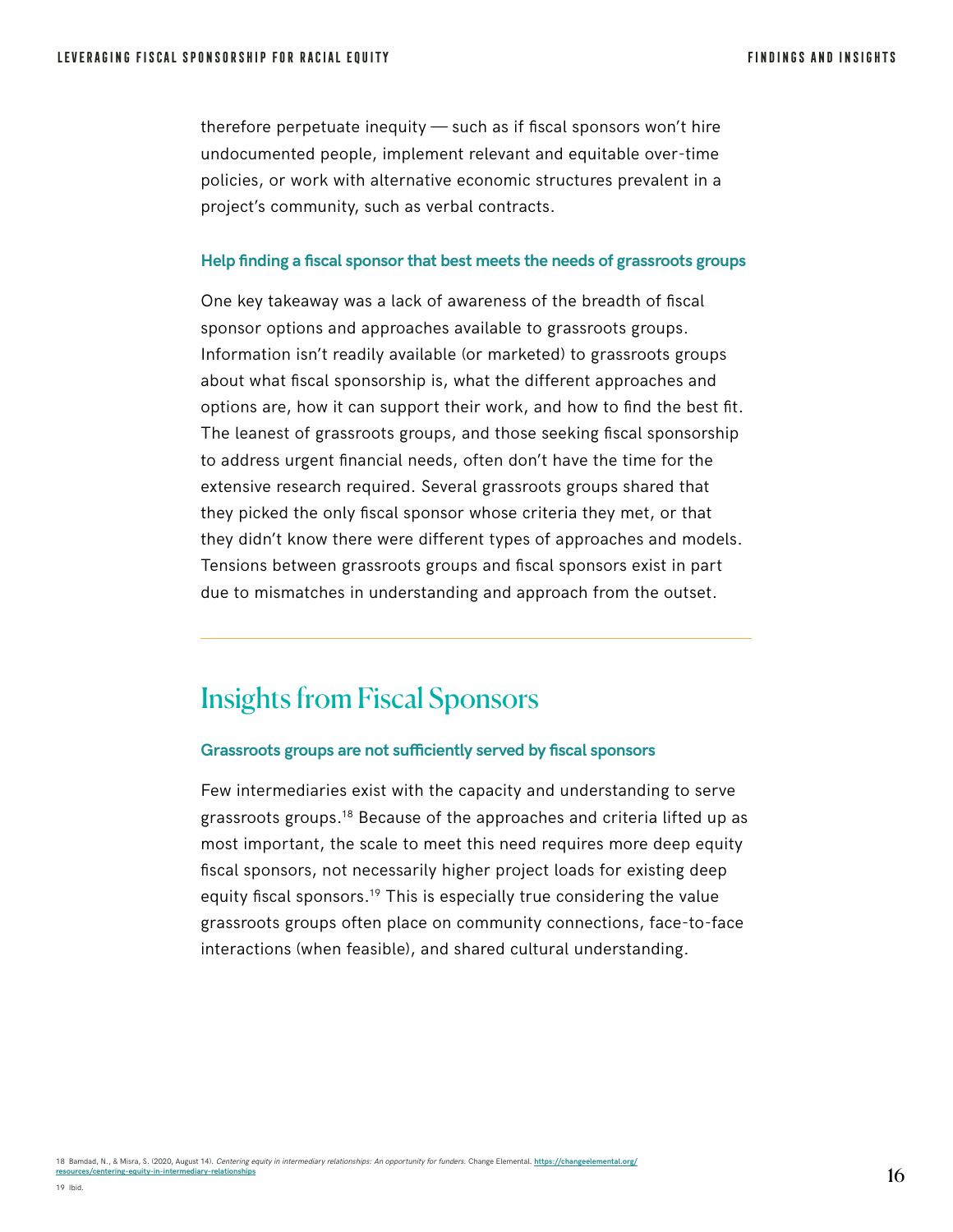#### **Deep equity fiscal sponsors are often under-resourced**

For the reasons listed above (and the value placed on partners led by people of color by the grassroots leaders we spoke with), deep equity fiscal sponsors are often well suited to meet the needs of grassroots groups. Especially for those seeking high-touch relationships, deep equity fiscal sponsors are typically better able to build deep relationships and provide culturally relevant support than larger fiscal sponsors who aren't rooted in deep equity and local communities.

Deep equity fiscal sponsors consistently mentioned at least one way that more resources and funding would support their work, especially to increase their capacity to offer more services and support to their projects (and, for a smaller number, to be able to engage more projects). They expressed a desire to work in community with other fiscal sponsors (of all sizes) and the opportunity to learn from and share resources with them. Like grassroots staff of color, staff of color at deep equity fiscal sponsors spoke of burnout, especially when they felt under-resourced to meet project needs.

#### **Misunderstandings of fiscal sponsorship, especially by funders**

There isn't a prevailing definition of fiscal sponsorship that fits all the models in practice. Even across the seven fiscal sponsors in our original research there were a range of approaches to fiscal sponsorship, including different views about the benefits and limitations of fiscal sponsorship and what kind of tool it can be. In addition to the challenges grassroots groups have understanding fiscal sponsorship, as noted above, some funders don't understand the practices and limitations (e.g., some funders require each project to have a unique tax employer identification number, which renders other projects from the fiscal sponsor ineligible for the same grant). When funders disqualify or don't account for fiscally sponsored grassroots groups in their application processes, these groups lose out on critical funding.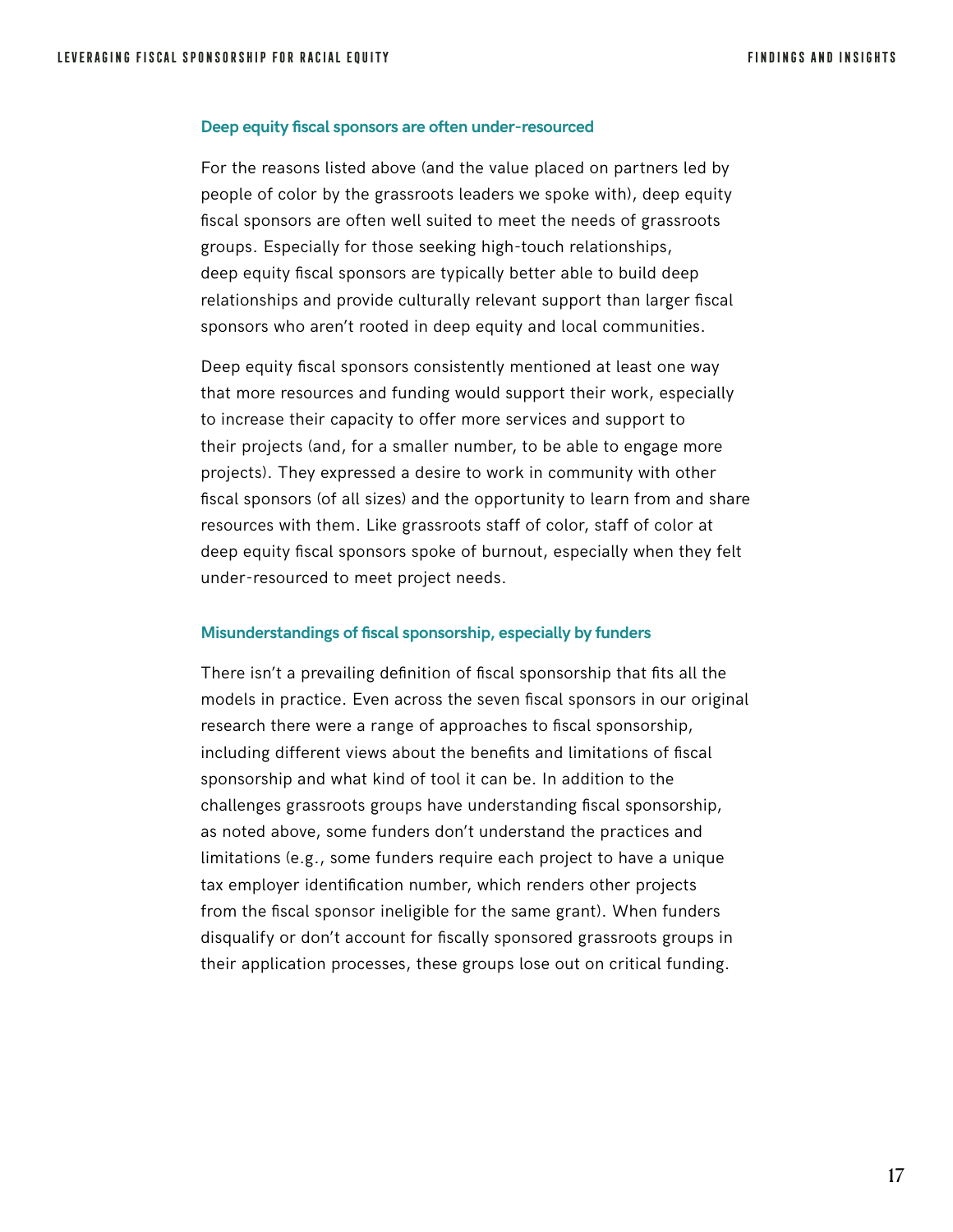# **Recommendations**

Leveraging the assets, skills, resources, expertise, and networks of fiscal sponsorship to advance racial equity is an urgent need, but one that requires systems-level shifts. Therefore, recommendations

include field-building efforts that will take more cooperation and time to implement, as well as immediate actions and practices that fiscal sponsors can adopt to better serve these groups directly.

The following recommendations are directly informed by and build upon the opportunities, challenges, ideas, and existing practices shared by grassroots groups and fiscal sponsors in our and others' research.

#### **Recommendations are organized in two key areas:**

- **1. When directly serving grassroots groups**, prioritize trust-building through investing in relationships and by demonstrating a commitment to racial equity. Provide supports that help grassroots groups overcome barriers exacerbated by racial inequity.
- **2. Resource and participate in fiscal sponsor field-building efforts** to address gaps that exist in fiscal sponsor offerings, assist fiscal sponsors who are already successful in supporting grassroots racial equity projects, and bridge the gap between these grassroots groups and funders.

Larger technical support fiscal sponsors have a unique role to play in furthering the recommendations that follow by virtue of the resources at their disposal and the success they've had at creating economies of scale in their service delivery. Deep equity fiscal sponsors often spearhead the innovations in approach and practice that are serving grassroots groups well on their terms.<sup>2021</sup> The biggest potential for impact and sustainability happens when fiscal sponsors bring their resources and ideas together, and each of the following recommendations carries greater potential for impact when fiscal sponsors collaborate to design and implement it. As such, the overarching strategy we recommend is that **deep equity and technical support fiscal sponsors build a coalition and share a community of practice that is designed to center equity.**

20 The Environmental Support Center & Innovation Networ[k](http://www.pointk.org/resources/files/echoes_screen.pdf). (2001, October). Echoes from the field: Proven capacity-building principles for nonprofits **[http://www.pointk.org/resources/files/echoes\\_screen.pdf](http://www.pointk.org/resources/files/echoes_screen.pdf)**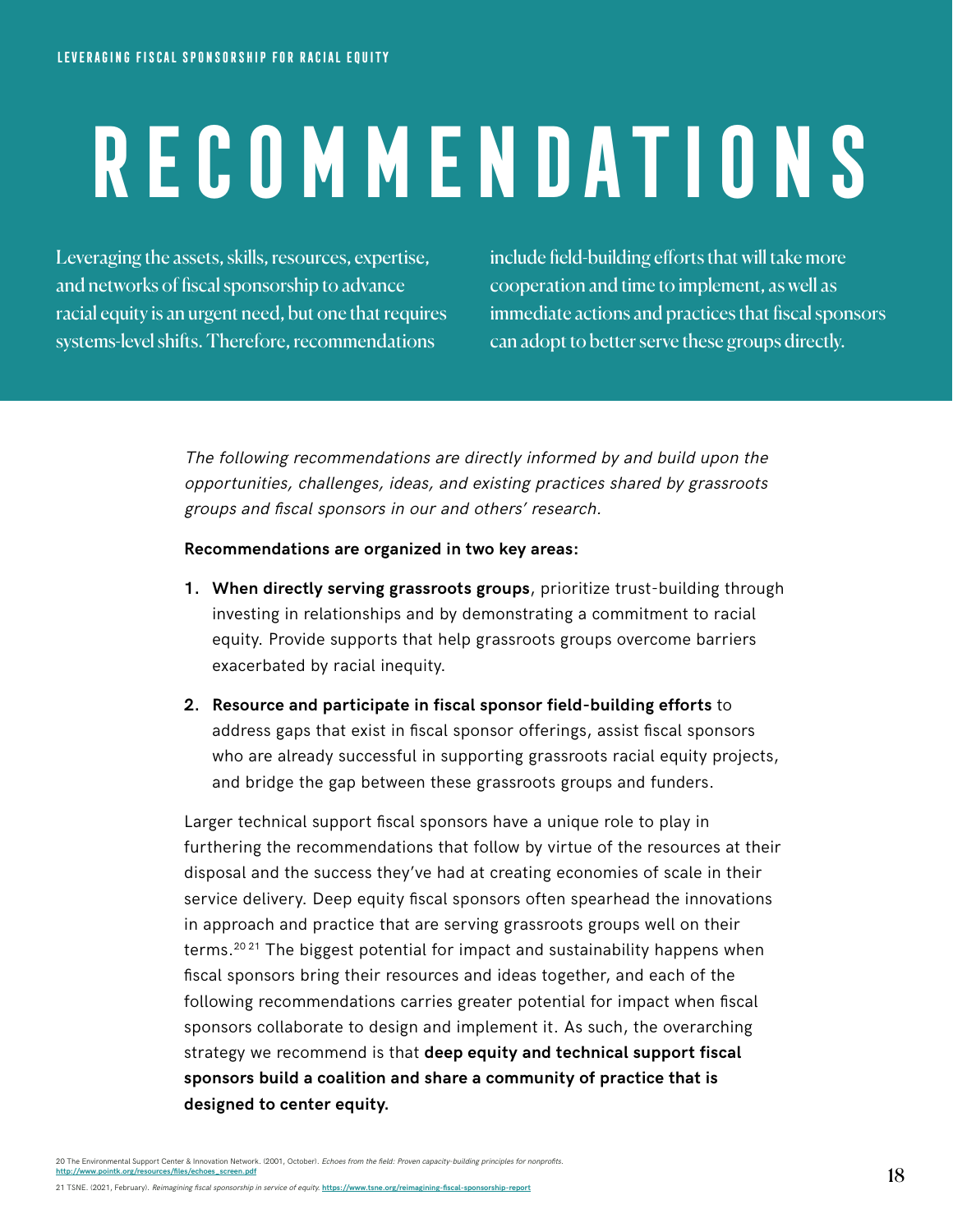# Foundational Recommendation: Deep equity and technical support fiscal sponsors build a coalition and share a community of practice that is designed to center equity.

When we consider where the most potential impact is for leveraging fiscal sponsorship to advance racial equity — especially resourcing and developing sustainable tools and practices rooted in racial equity and centering the needs of grassroots groups — it requires a strong, ongoing community of practice. We can advance racial equity more quickly and efficiently when fiscal sponsors work together and build off each other's strengths. Deep equity fiscal sponsors bring their own community connections and lived experience, as well as their deep relationships with grassroots groups. Larger fiscal sponsors bring their power, resources, years of experience, and relationships with funders and other intermediaries.

The community of practice can be a container for a number of valuable forums for impact: learning exchanges between individual fiscal sponsors and across deep equity and technical support fiscal sponsors; research and action committees to enhance the field; and advocacy groups to push systems-level changes, all of which will be discussed in greater detail throughout the following recommendations.

A community of practice creates the opportunity for replicating solutions and sharing them efficiently across many fiscal sponsors. Racial equity as the organizing principle for the group creates a strong foundation to ensure equity and grassroots leadership are centered in all solutions.22 Coalition building from this community of practice helps fiscal sponsors leverage their collective power. Each of the following recommendations — both those aimed at directly serving grassroots groups and those intended for the field — carries greater potential for impact when fiscal sponsors collaborate to design and implement it.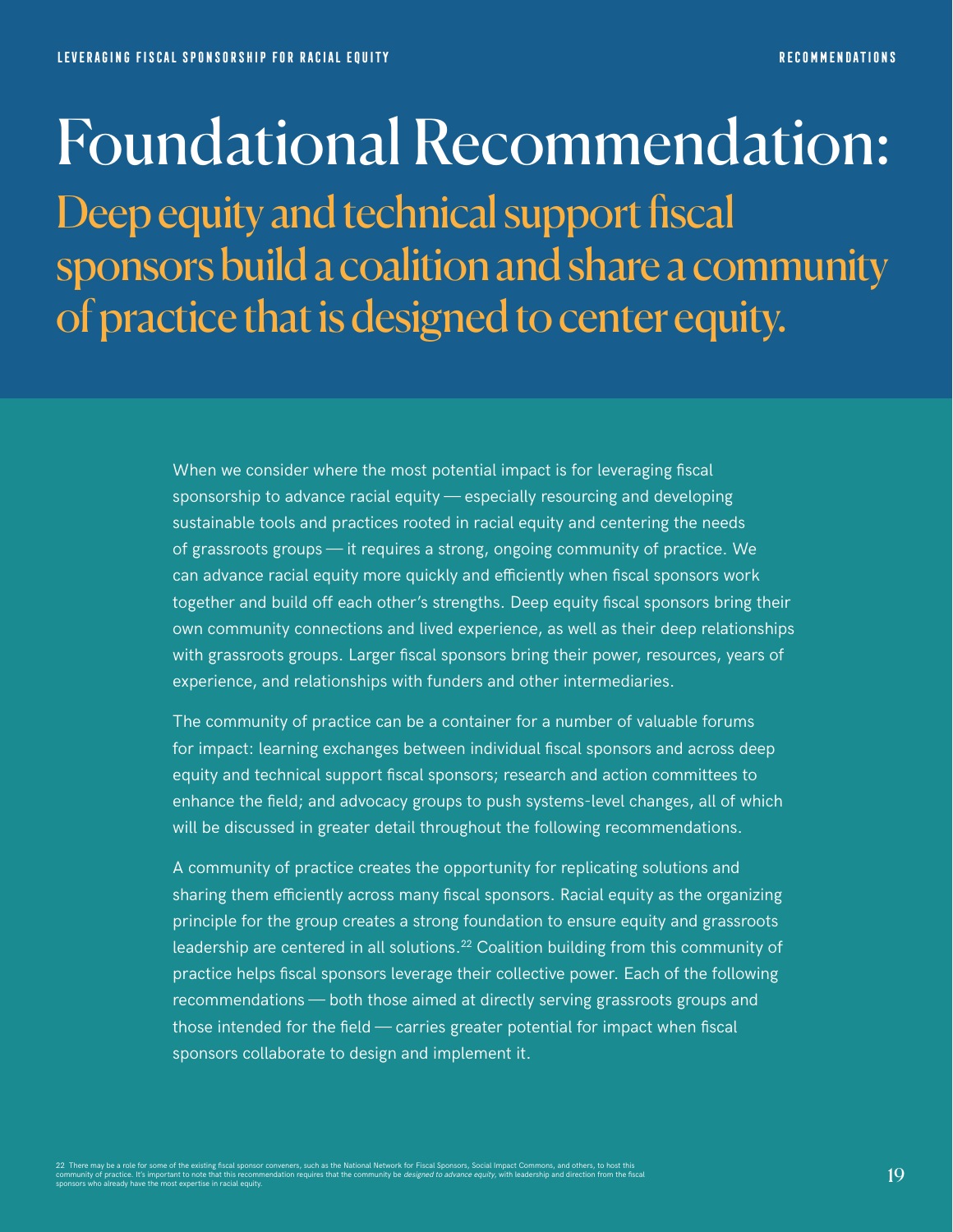# Three organization-level recommendations for working with grassroots groups

**Recommendation #1: When directly supporting grassroots groups, prioritize trust-building through investing in relationship-building.**

**Fit assessment tools:** In early conversations or on a fiscal sponsor's website, offer a tool or framework that helps assess fit for both parties, with emphasis on considerations most important to grassroots groups. For example, provide scales upon which each party could plot themselves to indicate their commitment to racial equity, interest in community and coalition-building, desire for low to high touch relationship, need for (or ability to provide) access to funders and grant-writing support, etc.



**F** Cross-project community and coalition: Fiscal sponsors can create formal and informal spaces for their projects to find connections, network and share best practices (such as meet and greets, coffee chats, or more structured programs or meetings), and offer communication tools that foster collaboration and sharing (such as Slack chats or Google Groups). Grassroots groups that were engaged in communities of practice cited those opportunities as invaluable. One grassroots leader shared about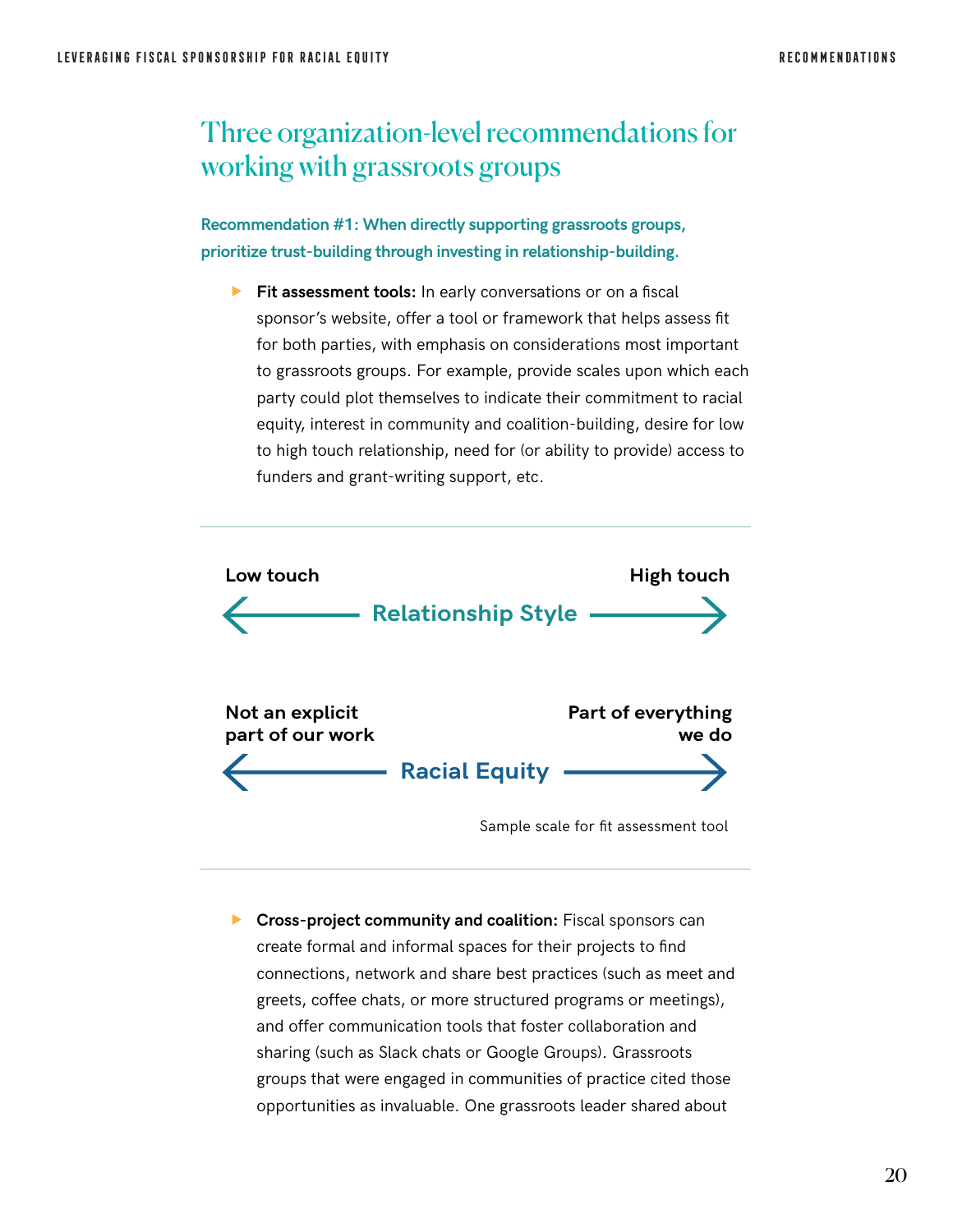the connections their deep equity fiscal sponsor made: "Whenever there's any organizing around either legislation or a campaign or something, this is a network we're able to immediately mobilize with." It will be necessary to ask groups through surveys or other means whether and in what form community connections might be welcome. If welcomed but under-utilized, consider approaches to removing barriers to participation, such as providing a mix of in-person and virtual opportunities during varied times of the day and week, and offering childcare and transportation stipends as needed.

**Greater impact through community of practice:** Fit assessment tools can be co-developed and replicated across the network. Community among fiscal sponsors sets them up to act as either a formal or informal referral network; when fiscal sponsors work together, they are better suited to make meaningful referrals when contacted by grassroots groups whose needs they aren't the best suited to meet. Fiscal sponsors who share missions and/or work with similar populations can connect their projects for shared learning and coalition-building. Collaborating fiscal sponsors could share the cost of services that reduce barriers to participation in community-building efforts, and share lessons learned for creating engaging, well-attended events.

### **Recommendation #2: When directly supporting grassroots groups, prioritize trust-building through taking action for racial equity.**

- **F** Invest in equity learning: Building on a recommendation from Change Elemental "to deepen internal learning and practice around equity within an intermediary organization,"<sup>23</sup> technical support fiscal sponsors, especially those that are white-led, should allocate budget and time to engage experts for their own organization's learning journey.24 Deeper understanding of racial equity and the issues grassroots groups face will allow these sponsors to more effectively engage in educator, advocate, and translator roles with funders, in support of both grassroots groups and deep equity fiscal sponsors.
- **Understand limitations:** As part of their equity learning journeys, there is immense value in technical support fiscal sponsors deeply

23 Bamdad, N., & Misra, S. (2020, August 14). Centering equity in intermediary relationships: An opportunity for funders. Change Elemental. **[https://changeelemental.org/](https://changeelemental.org/resources/centering-equity-in-intermediary-relationships/ ) [resources/centering-equity-in-intermediary-relationships/](https://changeelemental.org/resources/centering-equity-in-intermediary-relationships/ )**

24 The Change Elemental report includes "an illustrative nine-month experiment to deepen internal learning and practice around equity within an intermediary organization" (p.<br>16). The report also cites two additional resou **[Equity Culture](https://equityinthecenter.org/aww/)**" framework detailing a consultant-led approach to deep equity transformation.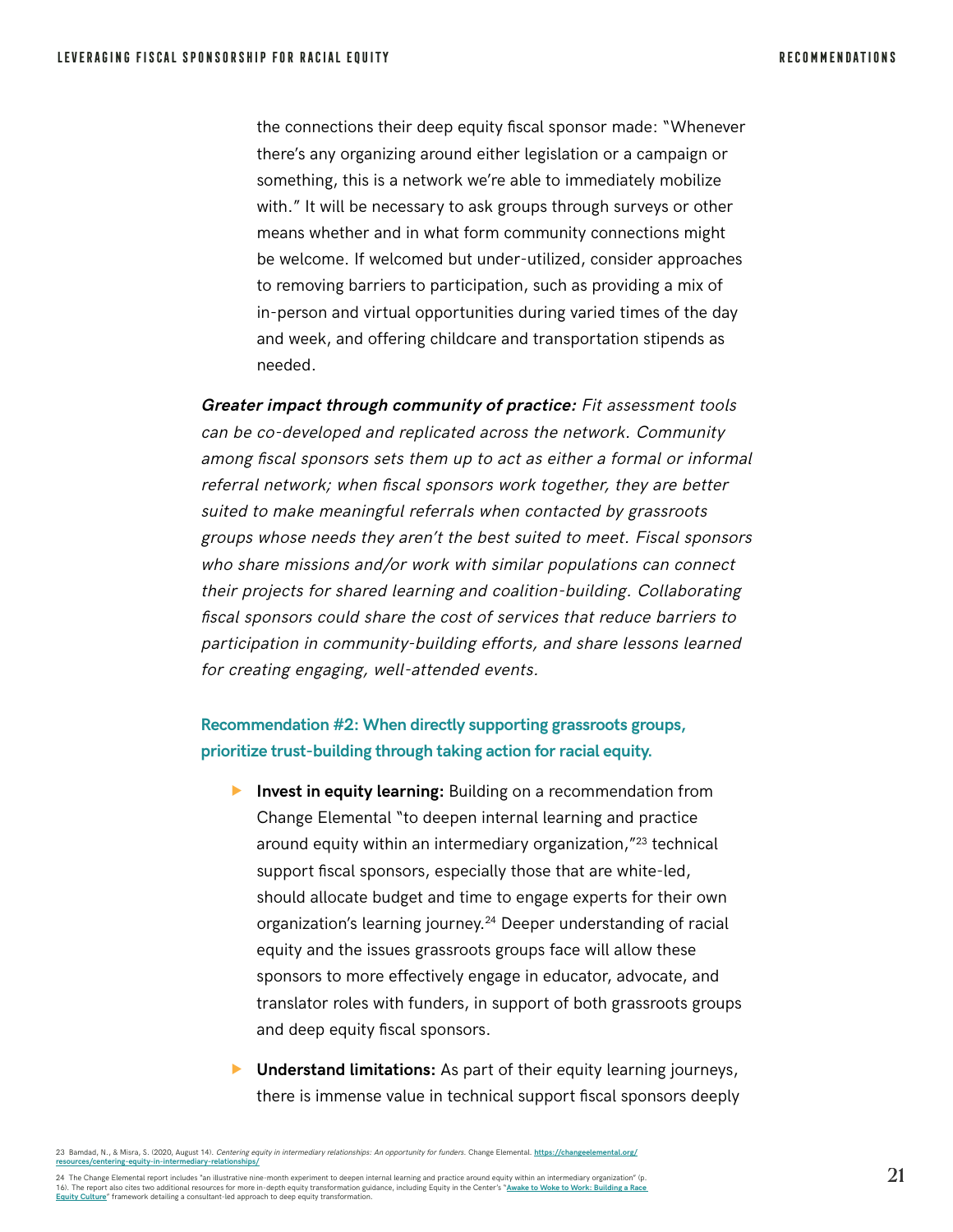understanding their limitations and being able to direct projects to more appropriate partners when necessary. Some things for fiscal sponsors to consider and communicate to prospective grassroots partners would be: board and leadership diversity, including commitments to diversify if necessary; $25$  whether there is an explicit organizational commitment to racial equity and how that is operationalized; and investment in an internal racial equity process and where the organization is in that process.<sup>26</sup> Though many organizations aspire to advance racial equity, doing so requires significant human and financial investment and internal shifts in representation, culture, practices, and policies. Not every organization is equipped to engage in deep equity work, and recognizing this can help prevent harm.

**Greater impact through community of practice:** Fiscal sponsors could share investments in equity coaching and training to supplement organizational investments, thereby creating shared language and frameworks across a wide group of sponsors. In addition, technical support fiscal sponsors can learn about equity practice from deep equity fiscal sponsors, who could in turn benefit from learning about technical support practices from larger sponsors (and deep equity fiscal sponsors can learn from each other, and technical support fiscal sponsors can learn from each other). Organizational limitations can ladder up to an assets map and indicate gaps and limitations across the network that can then be addressed at a systems level.

**Recommendation #3: Provide supports (either directly or through partnership)27 that help grassroots groups overcome barriers exacerbated by racial inequity.**

**More active fundraising support:** Many fiscal sponsors don't offer fundraising support to their projects. However, given the racial disparity in funding (both for people-of-color-led organizations and for groups working on racial equity), fiscal sponsors have an opportunity to provide guidance and tools and to leverage their networks to disrupt some of those disparities. Common

27 TSNE. (2021, February)*. Reimagining fiscal sponsorship in service of equity. <u><https://www.tsne.org/reimagining-fiscal-sponsorship-report></u>. TSNE's report suggests that fiscal<br>sponsors "develop and take advantage of ext* culturally appropriate supports efficiently. The report also suggests fiscal sponsors "experiment with revenue models that allow for integrated fiscal sponsorship and capacity building services to be rendered sustainably for grassroots organizations," which is a recommendation we'd like to lift up, and that we propose can benefit from being incubated within a community of practice.

<sup>25</sup> Including the full board and staff on the website with names, pictures, and bios can provide grassroots groups some of the information they may need to assess the best fit. Including a blog post with data regarding board and leadership diversity (and, if necessary, targets for greater diversity) can also help build trust.

<sup>26</sup> Though not a fiscal sponsor, Demos is a nonprofit intermediary organization who has **[published their racial equity journey](https://www.demos.org/research/demos-racial-equity-transformation-key-components-process-lessons)** as a practice in transparency and trust-building and to serve as a model for others.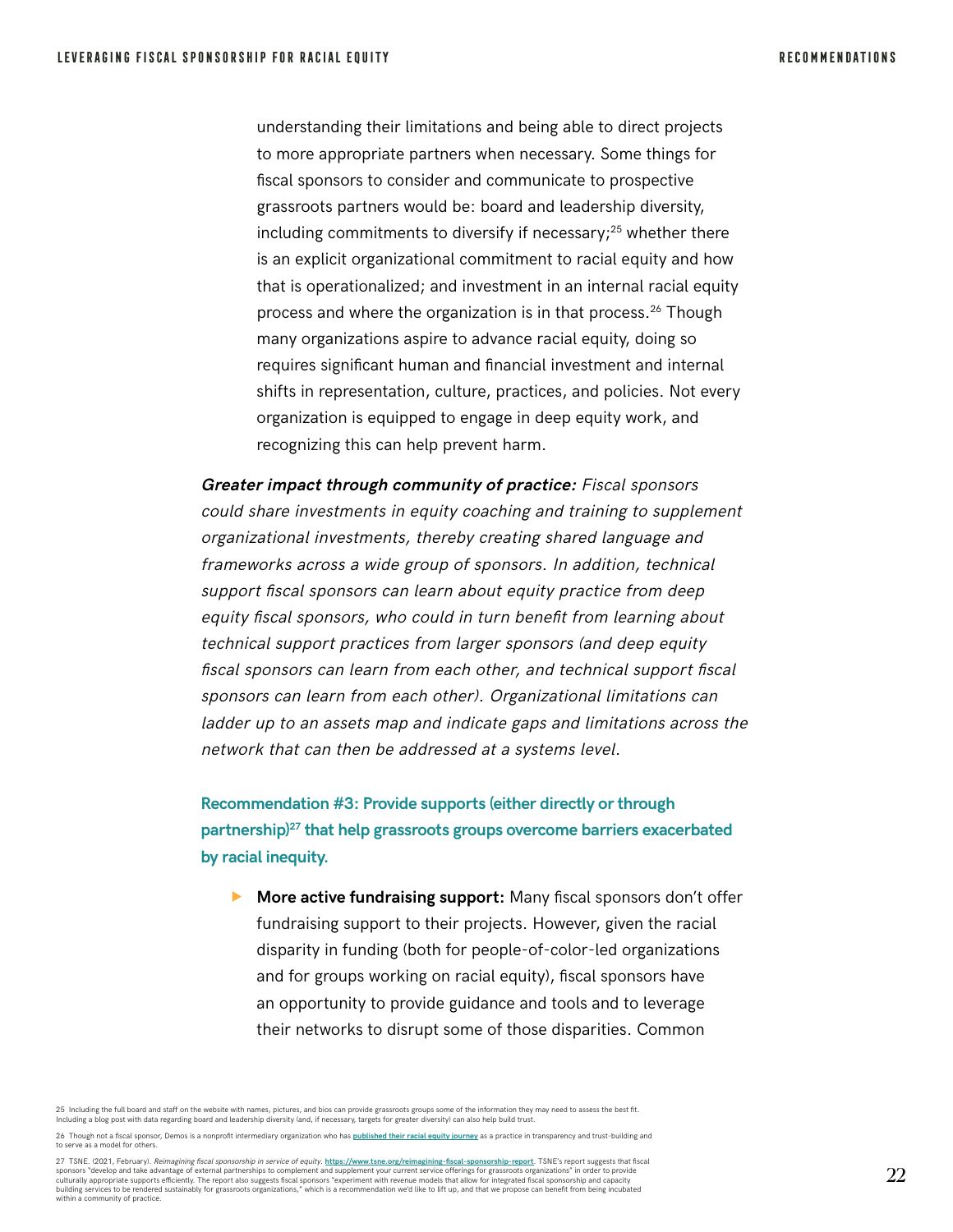requests from grassroots groups are: connections to funders where relationships exist, help identifying funding opportunities, grantwriting assistance, and training or coaching on navigating funder power dynamics and dominant culture norms. Fundraising support might include non-traditional funding avenues that may be less subjected to systemic racism, such as coaching, training, and tools related to building individual donor strategies, crowdraising tools and strategies, and accessing donor-advised funds. Individual fiscal sponsors should learn what specifically is of most benefit to advance their specific projects' goals.

**Greater impact through community of practice:** Fundraising and technical support resources could be offered at scale to projects and funded collectively by participating fiscal sponsors. In addition to advocating to reduce reporting requirements, a coalition of fiscal sponsors could advocate that funders assume more of the cost for supports and subsidies to enhance racial equity, such as costs associated with producing the impact reports they require of grassroots groups to justify funding, costs associated with grant-writing and navigating power dynamics, and subsidizing fiscal sponsor fees for grassroots groups.

## Three field-building recommendations for collaboration

**Recommendation #1: Resource known gaps that exist across the field that would be of particular benefit to grassroots groups.**

**EXECUTE:** Dynamic self-serve tools for grassroots groups to identify the **best fiscal sponsor fit:** A fiscal sponsor directory that allows grassroots groups to easily filter and identify sponsors based on the relevant criteria identified above, such as mission, demographics of leadership, and commitment to racial equity, would help groups understand more of their fiscal sponsorship options. Leveraging this directory into an online match tool where a grassroots group could answer plain language questions to generate possible matches would lower barriers to entry even more. Another option would be a concierge service that provides access to a real person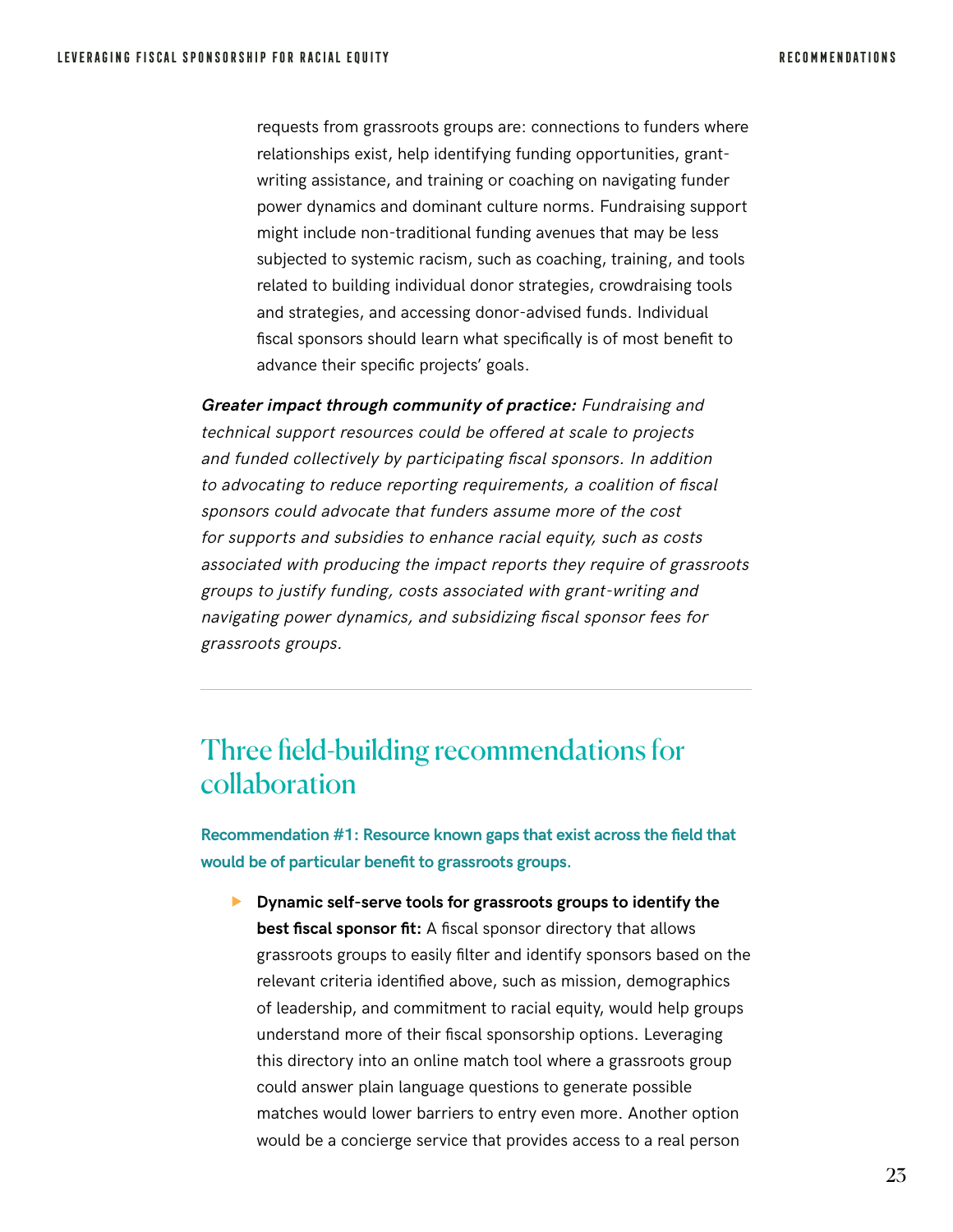to help groups find possible fiscal sponsor matches and also serves as an initial "translator" between parties.

**Conflict resolution and healing spaces:** Power dynamics and potential conflicts are present in every possible combination across and within grassroots groups, fiscal sponsors, funders, vendors, community organizations, and peers. Fiscal sponsors could engage and pay for mediation and conflict resolution that's in line with more equitable and less punitive forms of repair necessary for building racial equity. In addition, racial equity work requires space, practice, and time for leaders and staff (of grassroots groups as well as within fiscal sponsors) to heal. Fiscal sponsors can prioritize this practice by providing access or information about available community resources, resourcing healing circles among their projects, and evaluating healthcare offerings (when applicable) with these needs in mind. Participating fiscal sponsors could contribute according to a sliding scale based on organizational budget so that this community offering is funded equitably.

**Greater impact through community of practice:** Several fiscal sponsors could partner to fund and provide mediation, conflict resolution, and healing spaces and services, thereby ensuring mediators' neutrality, making services accessible to many groups and across coalitions, and normalizing the prioritization of healing and care in this work. At scale, it is more likely that fiscal sponsors could get support from funders to subsidize the cost of these services.

### Known challenges:

- Directories and other tools require significant investment (time, funds, collaboration, and ownership) to maintain, and especially to remain impartial.
- $\blacktriangleright$  The directories that currently exist do not have an explicit goal of advancing racial equity or meeting grassroots groups' needs.
- $\blacktriangleright$  Trust and trusted messengers often don't scale past the local level, and so for national tools to connect grassroots groups to fiscal sponsors, local community validation needs to be considered and apparent to users.
- Dominant culture typically frames healing work as something done on a leader's own time, rather than a fundamental part of racial equity work that should be resourced and funded.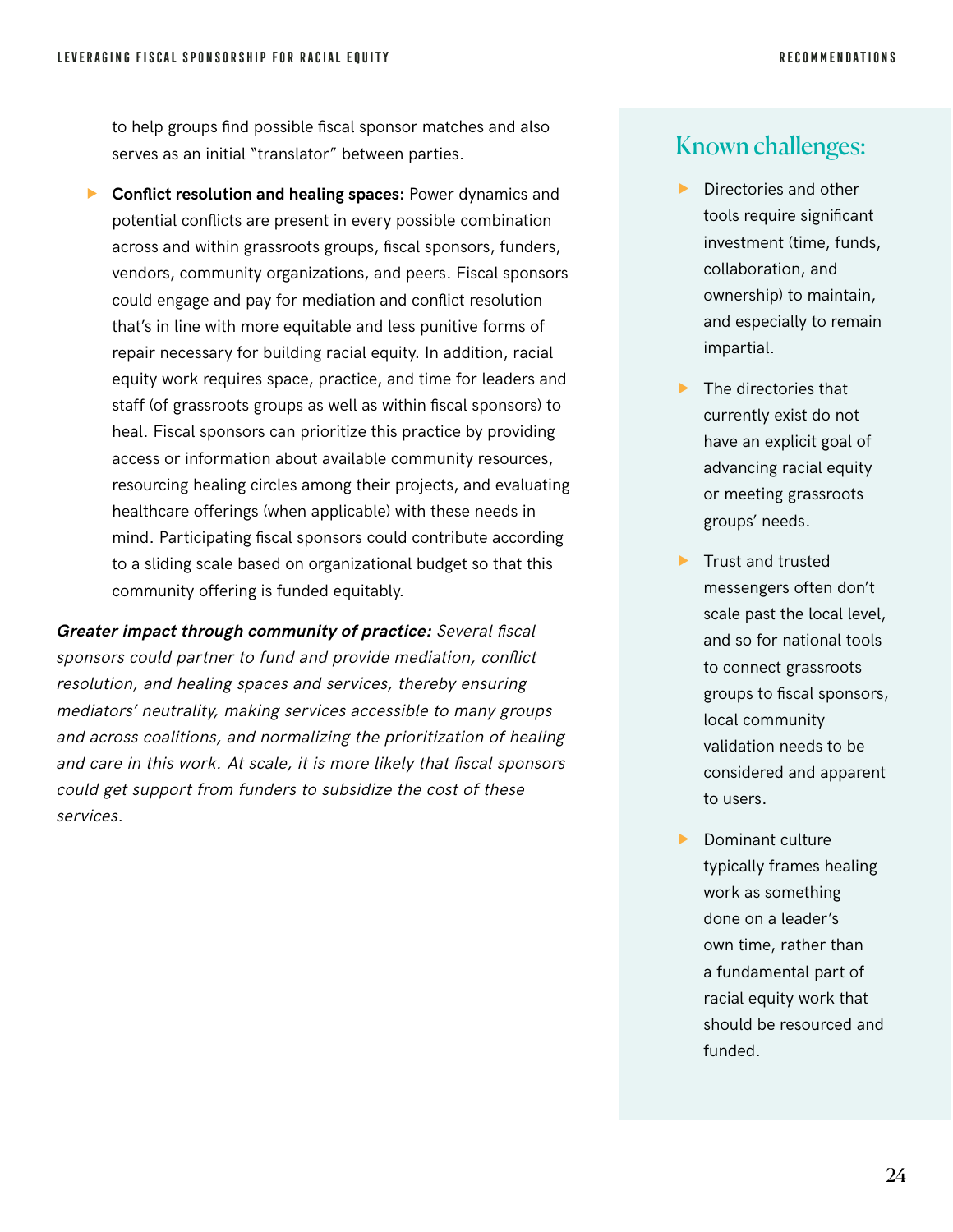**Recommendation #2: Assist fiscal sponsors who are already successful in supporting grassroots racial equity projects.**

- **F** Contributions and subsidies: Because racial inequity creates funding gaps for people-of-color-led grassroots groups and deep equity fiscal sponsors, fiscal sponsorship for grassroots groups often needs to be subsidized by larger projects or additional fundraising. Large technical support fiscal sponsors could advance racial equity by redistributing funds and revenue (that power and proximity to dominant culture gives them access to) through contributions or grants to deep equity fiscal sponsors.
- **F** Support the proliferation of deep equity fiscal sponsors: Directly or through funder advocacy, large technical support fiscal sponsors may be able to financially underwrite programs to train up emerging deep equity fiscal sponsors to meet the growing demand of grassroots groups. One such example would be a program where existing deep equity fiscal sponsors could be matched with organizations that are considering or have recently added fiscal sponsorship to their service offering, to provide mentorship and peer support, either one-on-one or through a cohort model.

### **Recommendation #3: Bridge the gap between grassroots groups and funders.**

**Funder education and narrative change: Funder** misunderstandings of fiscal sponsorship persist despite many fiscal sponsors engaging in funder education in their day-today encounters. A rising interest in racial equity from funders presents an opportunity to direct funder support to people-ofcolor-led grassroots groups (especially those facing the largest funding gaps) through a new, coordinated funder education campaign. Fiscal sponsors with access to and relationships with funders can amplify the value of grassroots groups' leadership on racial equity, and help funders understand the unique needs of grassroots groups (such as the funding disparities for people-of-color-led organizations) and fiscal sponsorship (such as requiring that each grantee have a unique employee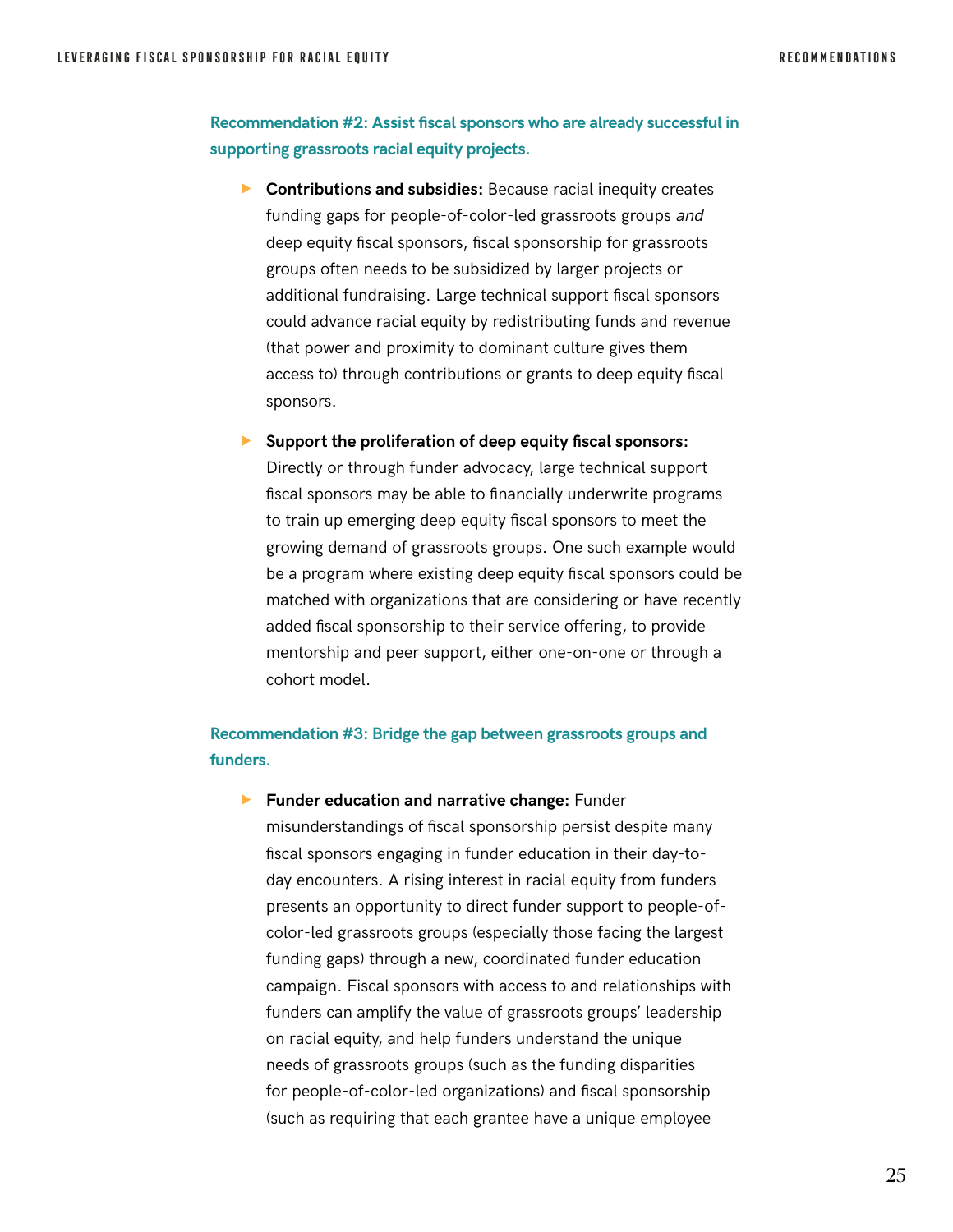tax identification number). A collaborative approach could be more effective (and lasting) than individual education efforts. Such a campaign could be adapted for additional audiences, such as frequent users of crowdfunding platforms and individuals participating in donor-advised funds, to encourage greater giving from sources that pose fewer barriers to leaders of color.

f **Advocacy to shift funders' standards, particularly related to reporting requirements:** Similar to funder education, fiscal sponsors often engage in direct funder advocacy on behalf of the field of fiscal sponsorship or specific projects. Collective and coordinated advocacy in the name of racial equity may not only elicit a better response from funders, but may also bridge the greatest gap in power and understanding between grassroots leaders of color and funders. Predominant standards of financial reporting and funder-defined impact exacerbate problematic power dynamics and create inefficiencies for grassroots groups, or even exclude them altogether. One fiscal sponsor interviewee shared, "If somebody gives you \$10,000, you're not going to be able to produce an objective, longitudinal, evaluation study of your work. Right?" They went on to say about grassroots leaders, "They're the ones that are fighting for the rights of Black and brown people, maternal health, whatever it is. So they don't have time to fill out your report." Emergency grantmaking with extremely limited reporting requirements has been successfully deployed in the wake of tragedies and disasters, including in response to COVID-19. Fiscal sponsors can use these proof points to collectively advocate for new standards in reporting requirements, including increasing unrestricted funding, more streamlined grant reports, or additional funds for projects to complete reporting.

### Known challenges:

- $\blacktriangleright$  These recommendations require major infrastructure and working in coalition to succeed at scale.
- $\blacktriangleright$  A culture shift may be necessary to foster more sharing of resources, especially funds.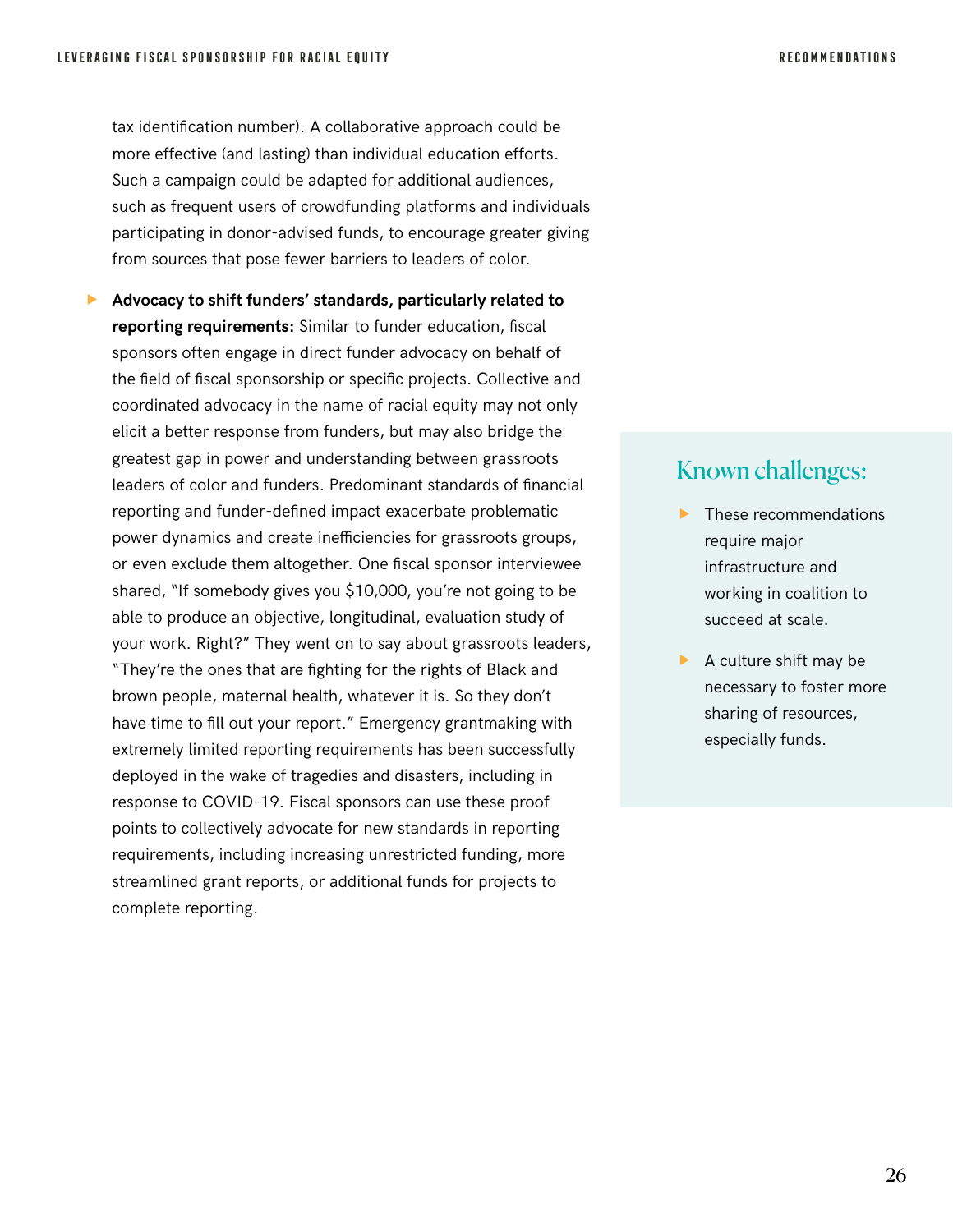# **Next Steps**

Like racial equity work in general, these recommendations require action, leadership, investment, and some risk. Committing to equity requires staffing and resourcing those efforts equitably. Leadership must be shared, with grassroots groups centered to inform decision-making and priorities, deep equity fiscal sponsors positioned with regard for their innovation and approaches to fiscal sponsorship, and large, technical support fiscal sponsors leveraging their access and resources to push these changes forward.

We hope that fiscal sponsors reading this report will join the New Venture Fund in evaluating the changes they can make in their own organizations right now. However, to fully leverage fiscal sponsorship to advance racial equity, fiscal sponsors must bring their assets, skills, resources, and expertise together into a network, coalition, and community of practice.

Forming a community of practice among fiscal sponsors is not a small recommendation. Original research and earlier reports show persistent interest in this strategy, and barriers that have prevented more scale to this point. But when racial equity is at stake, the cost of not investing in this work is too high.

### **Some areas for future research/collaboration include:**

- $\blacktriangleright$  Invest in research and strategies to help fund these recommendations at both organizational and systems levels. This might include researching different fee models for fiscal sponsorship that offer equitable and affordable fees for smaller projects in a way that is sustainable (and subsidized) for fiscal sponsors, as well as collaborating on funding requests and plans to build and maintain a community of practice.
- f Perform individual and collective asset mapping to understand the strengths and gaps

across the field of fiscal sponsorship, and to help individual sponsors understand their own limitations. This base level of understanding could support an exchange of deep equity orientation, education, and approaches for access to expensive systems, templates, and opportunities for scale.

 $\blacktriangleright$  Assess how the treatment of projects (and fiscal sponsors) led by people of color differs from those led by white counterparts. This assessment will help start to identify implicit bias and how/where it prevails, and provide a clearer understanding of the support/services needed to combat it.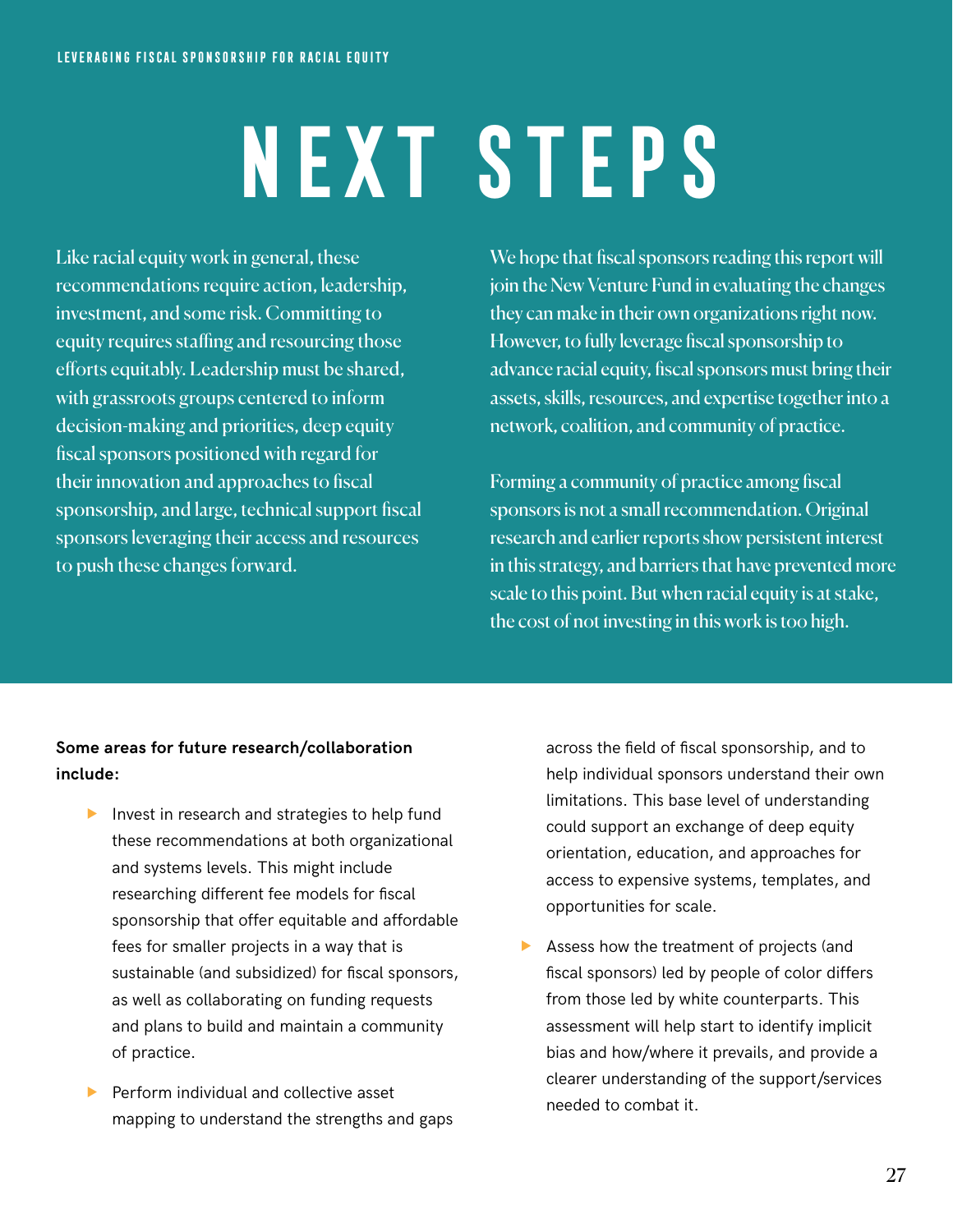# **Appendix**

# **Methodology**

Provoc reviewed 12 studies, articles, and reports<sup>28</sup> that covered the needs of grassroots groups in relation to capacity building generally and/or fiscal sponsorship specifically; the role of intermediary organizations (including fiscal sponsors) and/or funders in advancing racial equity; and the successful principles and practices of equityaligned intermediaries in supporting grassroots groups.

Two of the reports reviewed included direct perspectives of grassroots groups in their research, and many named that centering the voices of grassroots racial equity leaders as important to further research. Most of the reports focused on how grassroots projects want to work with their sponsors for a successful relationship, but not *what* services they need.

Through original research, we learned from 14 leaders of currently or formerly fiscally sponsored grassroots groups, five deep equity fiscal sponsors, and three large, technical support fiscal sponsors/ intermediaries. Fiscal sponsors and intermediaries all participated in hour-long, confidential interviews. Leaders from grassroots groups were given an option between interviews or responding to a questionnaire; four chose the interview and 10 chose the questionnaire.

All respondents were invited to a virtual convening designed to pressure test and/or expand upon early findings and co-create recommendations, as well as create an opportunity for relationshipbuilding among the research participants. Nine organizations participated across two convenings, each with a cross-section of participants from each audience segment and the same objectives and agendas.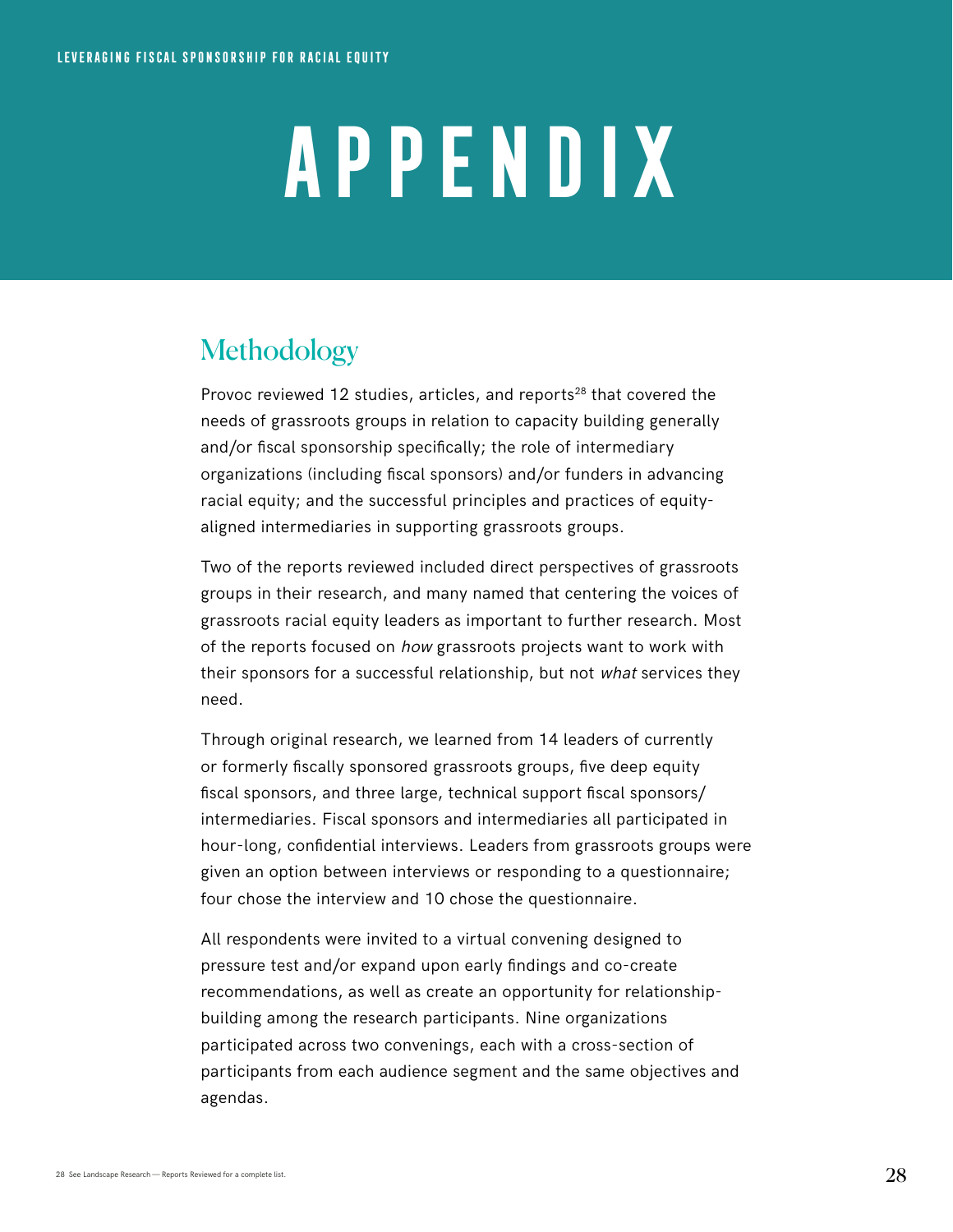To create a diverse sample, we considered organization or project geography, organization or project size/budget, fiscal sponsor model, and race and gender of the individual interviewed, when that information was available. For grassroots groups, we also considered their community focus, maturity of the project, and history with fiscal sponsorship. For fiscal sponsors, we also considered their approach to and history of commitment to racial equity.

#### **Limitations**

Most leaders of grassroots racial equity projects opted to complete a questionnaire instead of an hour-long confidential interview. Though the questionnaire allowed us to collect a broader range of perspectives, the format led to less detailed and nuanced responses than those from interviews.

Additionally, we prioritized project leaders and fiscal sponsor staff from groups primarily engaged in Model A fiscal sponsorship, where projects become part of the sponsoring organization and have no separate legal existence.<sup>29</sup> As such, these findings may be less applicable to fiscal sponsors and projects engaged in other models. Our research included one fiscal sponsor and one project, unrelated, that primarily practice Model C fiscal sponsorship, where a project is a legal entity that has not, or not yet, received IRS designation as a 501(c)(3) and the entity is a grantee of the fiscal sponsor.

Projects in the South and Midwest are underserved by fiscal sponsors.<sup>30</sup> Our research included only one fiscal sponsor located in and primarily serving the South, and none in the Midwest. Our research did not include projects or fiscal sponsors located in or with a focus on serving non-contiguous states or territories.

30 Bamdad, N., & Misra, S. (2020, August 14). Centering equity in intermediary relationships: An opportunity for funders. Change Elemental. **[https://changeelemental.org/](https://changeelemental.org/resources/centering-equity-in-intermediary-relationships/) [resources/centering-equity-in-intermediary-relationships/](https://changeelemental.org/resources/centering-equity-in-intermediary-relationships/)**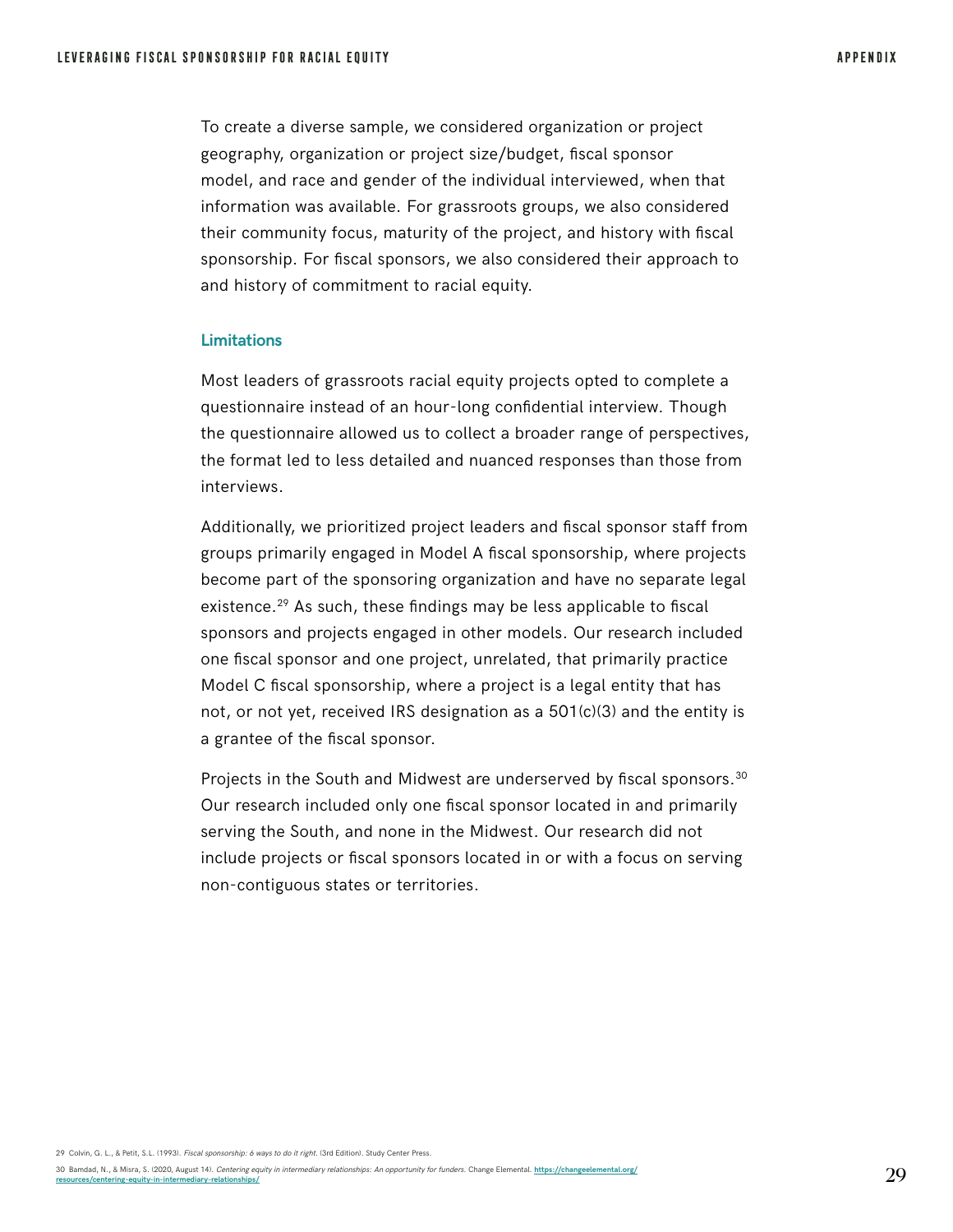### Landscape Research — Reports Reviewed

Bamdad, N., & Misra, S. (2020, August 14). Centering equity in intermediary relationships: An opportunity for funders. Change Elemental. **[https://changeelemental.org/resources/centering-equity-in](https://changeelemental.org/resources/centering-equity-in-intermediary-relationships/)[intermediary-relationships/](https://changeelemental.org/resources/centering-equity-in-intermediary-relationships/)**

Bamdad, N., (2018, December 11). Strengthening emerging social justice groups and the intermediaries that support them. Change Elemental. **[https://changeelemental.org/resources/strengthening-emerging](https://changeelemental.org/resources/strengthening-emerging-social-justice-groups/)[social-justice-groups/](https://changeelemental.org/resources/strengthening-emerging-social-justice-groups/)**

Confluence Philanthropy. (2020, September 9). The 2020 belonging pledge — A commitment to advance racial equity. **<https://www.confluencephilanthropy.org/Racial-Equity-Pledge>**

Dorsey, C., Kim, P., Daniels, C., Sakaue, L., & Savage, B. (2020, May 4). Overcoming the racial bias in philanthropic funding (SSIR). **[https://ssir.org/articles/entry/overcoming\\_the\\_racial\\_bias\\_in\\_](https://ssir.org/articles/entry/overcoming_the_racial_bias_in_philanthropic_funding) [philanthropic\\_funding](https://ssir.org/articles/entry/overcoming_the_racial_bias_in_philanthropic_funding)**

Endo-Inouye, T., Estrella, R., Tate, B., & Law, T. (2012, Jan 18). Evaluation of the capacity building for minority led organization projects. Impact Rising. **[http://impactrising.org/wp-content/](http://impactrising.org/wp-content/uploads/2013/05/spr-evaluation-of-the-capacity-building-for-minority-led-organizations-project.pdf) [uploads/2013/05/spr-evaluation-of-the-capacity-building-for-minority-led-organizations-project.pdf](http://impactrising.org/wp-content/uploads/2013/05/spr-evaluation-of-the-capacity-building-for-minority-led-organizations-project.pdf)**

Thomas-Breitfeld, S., Kunreuther, F., Biu, O., & Constantine, T. (2018) Nonprofit executives and the racial leadership gap: A Race to Lead brief. Race to Lead. **[https://racetolead.org/wp-content/](https://racetolead.org/wp-content/uploads/2019/05/ED.CEO-Race-to-Lead-Brief.pdf) [uploads/2019/05/ED.CEO-Race-to-Lead-Brief.pdf](https://racetolead.org/wp-content/uploads/2019/05/ED.CEO-Race-to-Lead-Brief.pdf)**

TSNE. (2021, February). Reimagining fiscal sponsorship in service of equity: A case study report of emerging practices and recommendations for fiscal sponsors. TSNE MissionWorks. **[https://www.tsne.org/](https://www.tsne.org/sites/default/files/files/Reimagining%20Fiscal%20Sponsorship%20in%20Service%20of%20Equity.pdf) [sites/default/files/files/Reimagining%20Fiscal%20Sponsorship%20in%20Service%20of%20Equity.pdf](https://www.tsne.org/sites/default/files/files/Reimagining%20Fiscal%20Sponsorship%20in%20Service%20of%20Equity.pdf)**

TSNE. (2020, April). Literature review: Capacity building needs, challenges, and best practices for movements, coalitions, and other nonprofit groups. TSNE MissionWorks. **[https://www.tsne.org/sites/](https://www.tsne.org/sites/default/files/files/Learning_Lab_Literature_Review.pdf) [default/files/files/Learning\\_Lab\\_Literature\\_Review.pdf](https://www.tsne.org/sites/default/files/files/Learning_Lab_Literature_Review.pdf)**

TSNE. (2020, April.) A field scan: Capacity building needs, challenges, and best practices for movements, coalitions, and other nonprofit groups. TSNE MissionWorks. **[https://www.tsne.org/sites/default/files/](https://www.tsne.org/sites/default/files/files/Learning_Lab_Field_Scan.pdf) [files/Learning\\_Lab\\_Field\\_Scan.pdf](https://www.tsne.org/sites/default/files/files/Learning_Lab_Field_Scan.pdf)**

Sattely, J. (2019, August 16). White paper on comprehensive fiscal sponsorship. TSNE MissionWorks. **[http://www.tsne.org/sites/default/files/White-Paper-Fiscal-Sponsorship.pdf](https://www.tsne.org/sites/default/files/White-Paper-Fiscal-Sponsorship.pdf)**

Schneiderman, J. (2018, August 28). Fiscal sponsorship: A hidden resource for nonprofit entrepreneurs. Nonprofit Quarterly. **[https://nonprofitquarterly.org/fiscal-sponsorship-hidden-resource-nonprofit](https://nonprofitquarterly.org/fiscal-sponsorship-hidden-resource-nonprofit-entrepreneurs/)[entrepreneurs/](https://nonprofitquarterly.org/fiscal-sponsorship-hidden-resource-nonprofit-entrepreneurs/)**

The Environmental Support Center & Innovation Network. (2001, October). Echoes from the field: Proven capacity-building principles for nonprofits. **http://www.pointk.org/resources/files/echoes\_screen.pdf**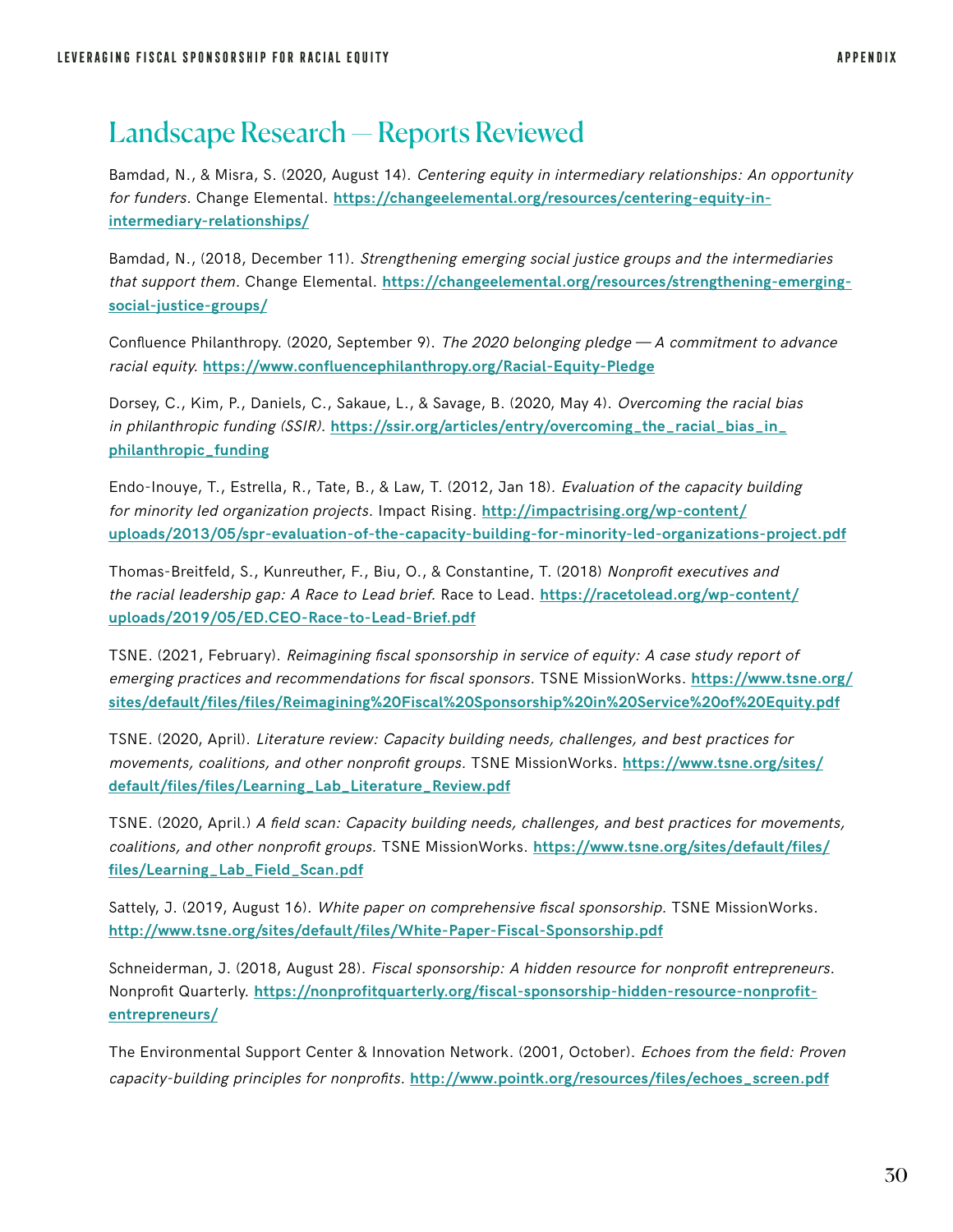# **Acknowledgments**

We are immensely grateful to all individuals and organizations who participated in our research and helped shape all the recommendations in this report:

| Ambrose Liu, Olney Culture Lab of                  | Karris Jackson, Poise Foundation               |  |
|----------------------------------------------------|------------------------------------------------|--|
| CultureTrust Greater Philadelphia                  | Laura Li, 18 Million Rising                    |  |
| <b>Cecelia LaPointe, Native Justice Coalition</b>  | Laura Wright, WA-BLOC                          |  |
| <b>Community Initiatives</b>                       | liz suk, Oakland Rising/Oakland Rising Action  |  |
| Elizabeth Franz, Professionals of Color<br>Network | <b>Oliver Hack, Social Good Fund</b>           |  |
| Javier Hernandez, Inland Coalition for             | Perla Medina Alvarez, Oregon Voice             |  |
| Immigrant Justice                                  | <b>Sarah McCann, Fusion Partnerships, Inc.</b> |  |
| Joe A. Lewis II, Southern Vision Alliance          | Stephanie Willett, AMMD Pine Grove Project     |  |
| Joshua Sattely, Social Impact Commons              | <b>Thaddeus Squire, Social Impact Commons</b>  |  |
| Justine Metz, Colorado Inclusive Economy           | <b>Urban Affairs Coalition</b>                 |  |
| Karen Baker, Social Art and Culture                | and those who participated anonymously         |  |

We would also like to acknowledge the team at Provoc, including Bettina Sferrino and Jocelyn Corbett, the primary authors of this report, as well as Mimo Haile and Raj Aggarwal for their contributions to this work.

This work is indebted to Change Elemental and the Ford Foundation for their thoughtful work and reporting for Centering Equity in Intermediary Relationships: An Opportunity for Funders. We specifically acknowledge the primary authors, Natalie Bamdad and Susan Misra.

Finally, we would like to appreciate the New Venture Fund, and especially Lee Bodner, Kathleen Flynn, and Shannon Scott, as well as their colleagues from Arabella Advisors, Hilary Cherner, Alex Matias, Lida Masoudpour, and Jake Wild Crea, for their thought partnership and generous support of this work.